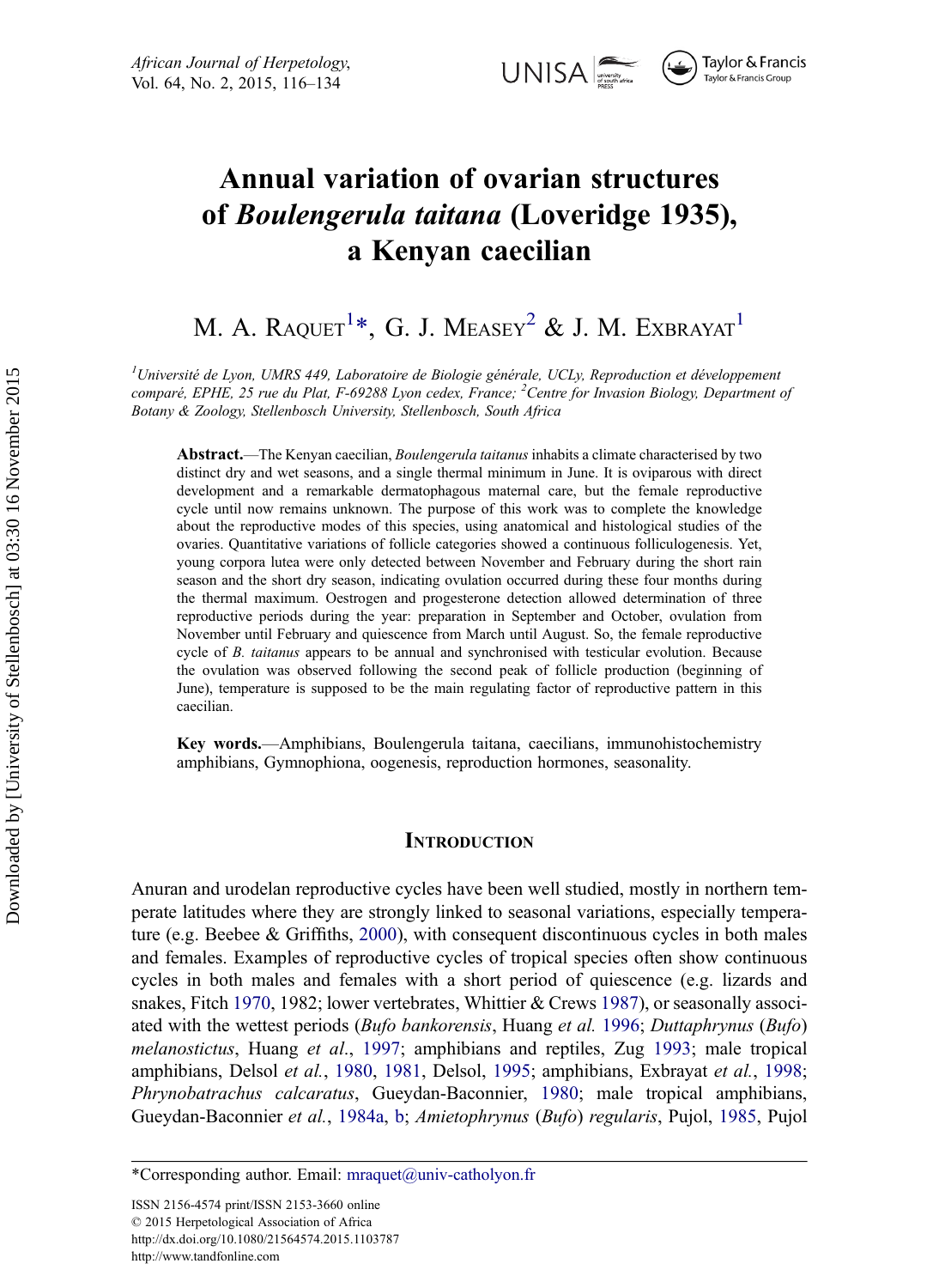& Exbrayat, [1996,](#page-18-0) [2000,](#page-18-0) 2002; Amietophrynus (Bufo) mauritanicus, Kisserli & Exbrayat, [2006](#page-17-0), [2013,](#page-17-0) Kisserli et al. [2011\)](#page-17-0). Studies on reproductive seasonality require a regular sampling of adults covering at least a complete year; consequently the accessible species have been more regularly studied than those with enigmatic or cryptic life styles. Caecilians (Amphibia: Gymnophiona) have largely been ignored since they have a cryptic, subterranean life style.

Gymnophiona are burrowing amphibians living in tropical areas (Sarasin & Sarasin [1887](#page-18-0)–[1890](#page-18-0); Tonutti [1931;](#page-18-0) Taylor [1968](#page-18-0); Duellman & Trueb [1986](#page-16-0); Exbrayat & Estabel [2006](#page-16-0)); their body and most of their organs are elongated, with neither limbs nor girdles. In the oviparous Asian species, Ichthyophis beddomei and I. glutinosus sexual cycles are annual and discontinuous in both males and females (Seshachar, [1943;](#page-18-0) Masood-Parveez, [1987](#page-17-0); Masood-Parveez & Nadkarni, [1993a](#page-17-0), [b;](#page-17-0) Exbrayat, [2006a;](#page-16-0) Bhatta et al. [2001](#page-15-0)). In the live-bearing South American species, Typhlonectes compressicauda and Dermophis mexicanus, sexual cycles are discontinuous, annual in males and biennial in females with pregnancy possible every other year (Wake [1980,](#page-18-0) [1995](#page-18-0); Exbrayat et al. [1998](#page-16-0); Exbrayat [1983](#page-16-0), [1986,](#page-16-0) [1988a](#page-16-0); Smita et al. [2006](#page-18-0)).

Boulengerula taitana is an oviparous species living in rich agricultural soils and in the indigenous forests of the Taita Hills, Kenya (Malonza & Measey [2005;](#page-17-0) Malonza et al. [2010](#page-17-0)). The local climate is characterised by two dry and two wet seasons, with a single peak in temperature (Measey et al. [2009\)](#page-17-0). In subterranean burrows B. taitana has been observed to lay eggs in November and December (Malonza & Measey [2005;](#page-17-0) Measey et al. [2009\)](#page-17-0).

Development of the altricial offspring is direct (Nussbaum & Hinkel, [1994](#page-17-0); Malonza & Measey [2005](#page-17-0)), and mothers perform a particular kind of extended parental care (Kupfer et al. [2006](#page-17-0)). Spermatogenetic activity of this species has been recently described and is characterised by continuous gametogenesis, but with a slight seasonal increase in volume of testes during the long rainy season (March to May) (Measey et al. [2008](#page-17-0)). In Boulengerula taitana, ovarian structures and different categories of follicles have been previously described, including oogonia in germinal nests and postvitellogenic follicles, the corpus luteum and the atretic follicles (Raquet et al. [2007\)](#page-18-0).

The present study attempts to clarify the ovarian activity, and to describe the reproductive cycle of female B. taitana. If production and maturation of follicles are continuous, ovulation should occur regularly throughout the year and so female sexual activity would be similar to that already described for males (Measey *et al.* [2008\)](#page-17-0). Alternatively, female reproduction could be cyclic and could be influenced by climatic factors as previously described for other oviparous caecilians: Ichthyophis beddomei (Masood-Parveez [1987](#page-17-0); Masood-Parveez & Nadkarni [1993a\)](#page-17-0); Siphonops annulatus (Gomes et al. [2013](#page-16-0)); Ichthyophis cf. kohtaoensis (Kupfer et al. [2004](#page-17-0)). Using histological methods, the presence, relative number and developmental degree (according to Raquet et al. [2007\)](#page-18-0) of each follicle type was examined in order to determine whether ovulation is seasonal or continuous. In addition, we investigated the implication of hormonal control by detection of steroid hormones, as previously conducted in other caecilians such as Ichthyophis beddomei (Masood-Parveez & Nadkarni [1993b\)](#page-17-0), and Typhlonectes compressicauda (Exbrayat & Collenot [1983\)](#page-16-0). Accordingly this method was used to localise sexual hormones in the ovary during the year, whereas immunohistochemistry was used in order to complete previous histological results (Raquet et al. [2007](#page-18-0)).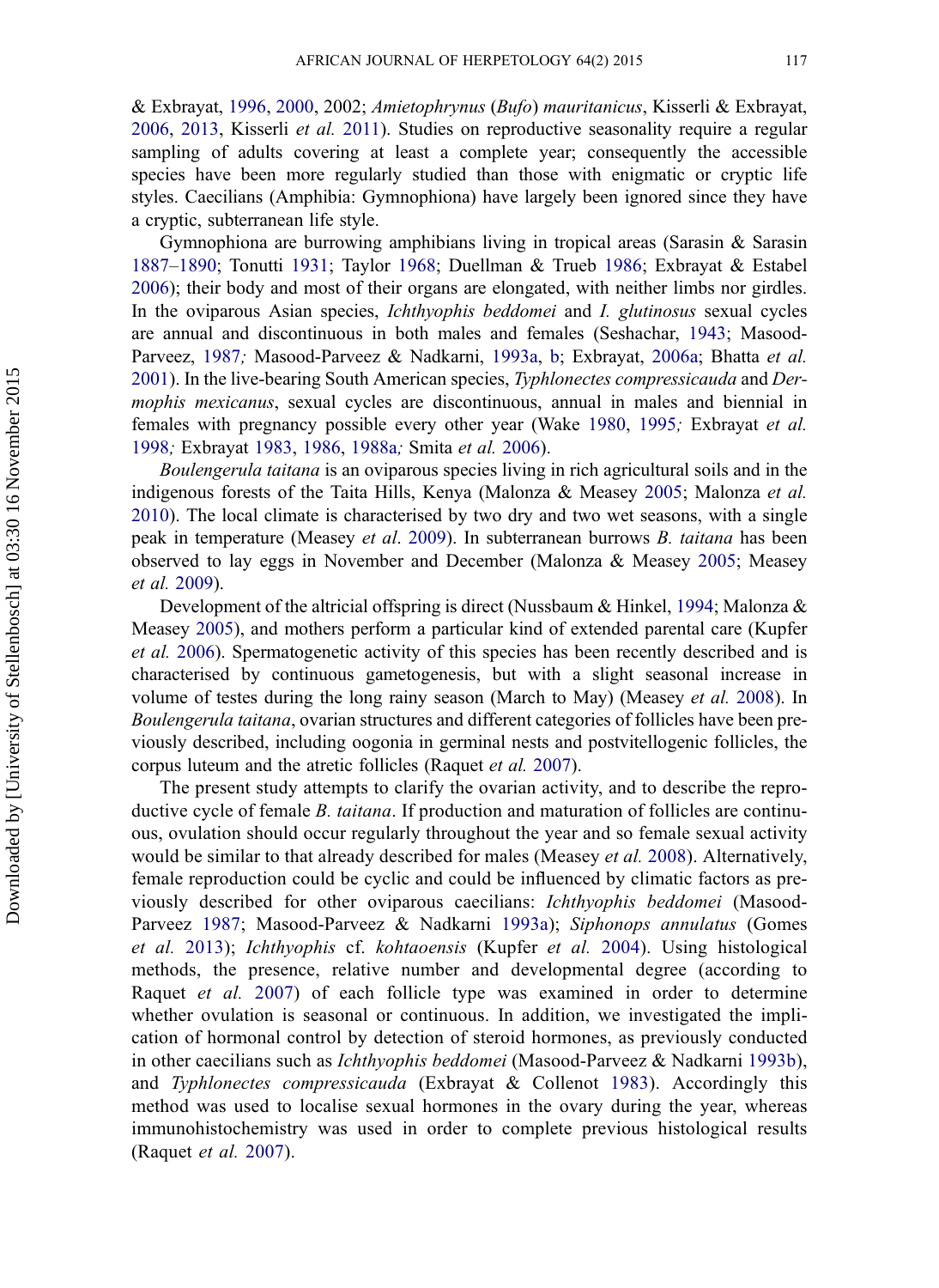#### MATERIALS AND METHODS

## Climate

The climate of the Taita Hills is monsoonal with two distinct wet periods and two other distinct dry periods. The rainy periods are the prolonged rains ("Masika") from March until May, and short heavy rains ("Vuli") from October until December. The dry seasons are respectively "Kaskazi" (January and February, 17 mm on average) and "Kusi" (from June until September, 57 mm on average). However, there is one single peak of temperature in February and a trough in July. Information on the area and variation in climatic regimes has been detailed elsewhere (see Measey et al. [2009;](#page-17-0) [Fig. 1](#page-4-0)).

### Specimens

Specimens of Boulengerula taitana were collected in the Taita Hills, near the town of Wundanyi (03°24′ S 38°22′ E, 1420 m a.s.l.) between April 2003 and March 2004 by Malonza & Measey ([2005\)](#page-17-0) with additional specimens collected in 2006. Specimens underwent lethal anaesthesia within the first 4 hours after capture with MS222, and the complete bodies were fixed in a formaldehyde solution (10%) (Malonza & Measey [2005](#page-17-0)). A selection of adult animals  $(N=32)$ , three females for each month, except in July when no animals could be captured, and only a single individual in May) provided a representative sample for the present study. Sub-adults (less than  $211 \pm 4.81$  mm total body length before fixation [182–238 mm]) were eliminated from the sample. Length (to the nearest mm with a ruler) and mass (to the nearest 0.1 g, with an electronic balance, CM 3201-1, Kern, Germany) were measured before and after fixation.

### Study of Ovaries

The left ovary of each animal was extracted by dissection. Ovaries are situated in the midventral position, near the kidneys, associated with multi-lobed fat bodies. Large yellow eggs are scattered throughout the length of the ovary and can sometimes be observed through the skin of live females (GJM pers. obs.). Length and mass of each ovary were recorded, and biometric parameters, including those relative to length, mass and density index (mg/mm<sup>2</sup>), were established following the method developed by Exbrayat ([1988b\)](#page-16-0).

#### Histology

The samples were dehydrated in an ethanol series, cleared in butanol, embedded in paraffin wax and sectioned at  $7 \mu m$ . Only one section in ten was stained with a topographic staining, Romeis' azan (Exbrayat [2001\)](#page-16-0). A Nikon Eclipse E400 microscope was used to make the following observations and measurements using NIS-Element BR 3.0 (software). The maximal diameter of the largest follicles was recorded and the following histological structures enumerated: germinal nests, growing follicles, vitellogenic follicles, atretic follicles, corpora lutea. The number of germinal nests gave information about the quantity of oogonia. Corpora lutea with a central cavity or with stroma provided with a rich blood supply were also counted. Old corpora lutea and old atretic follicles undergoing the resorption process could not be distinguished, and so were excluded from counts.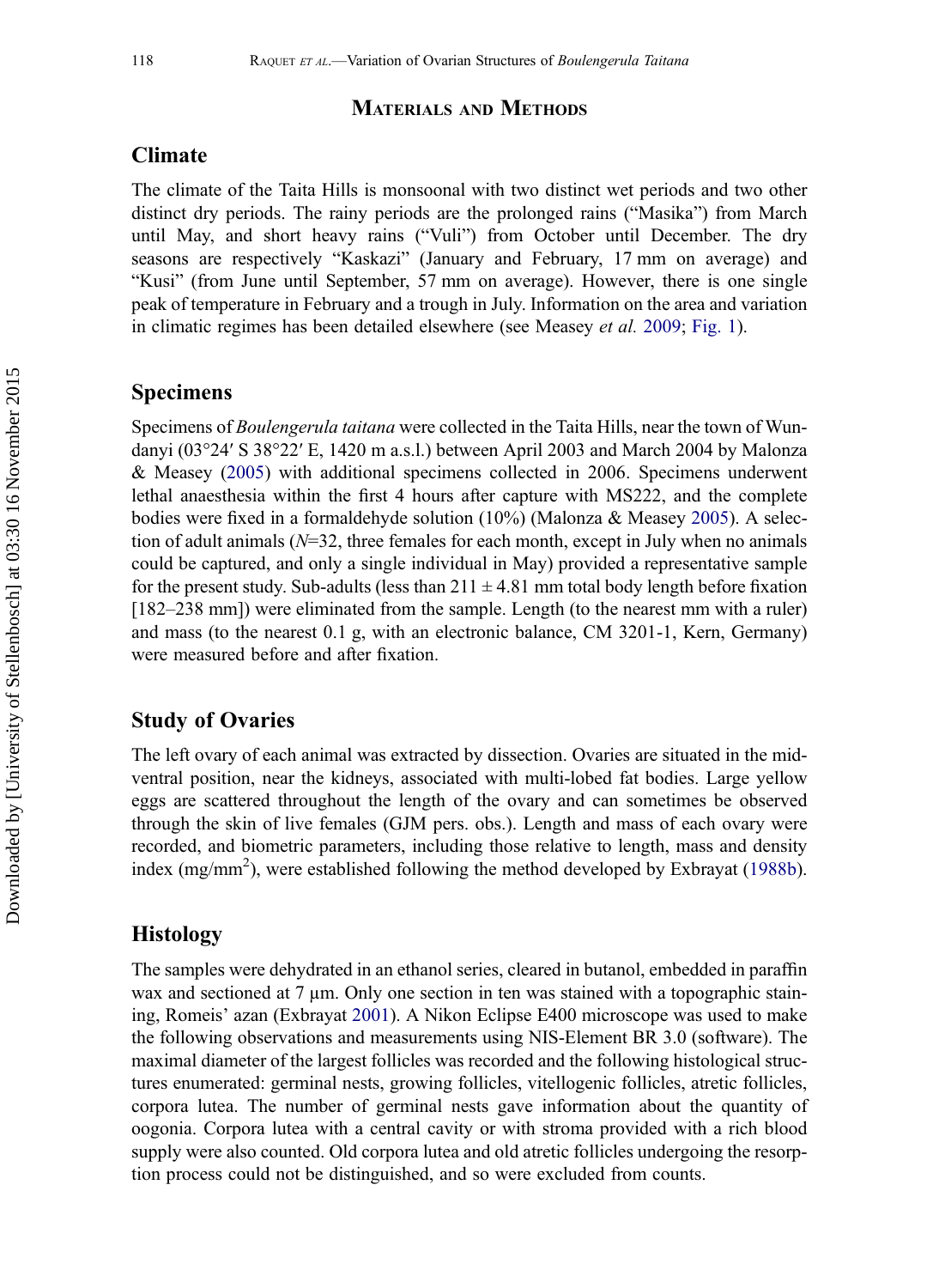#### Immunohistochemistry

Selected sections were placed on an electrostatically charged slide. We used a LSAB kit (Dako) and two different primary Rabbit antibodies: an anti 17β-oestradiol (Chemicon, AB 934) and an antiprogesterone antibody (Abcys, AbC117-2478) to detect steroid hormones. Each section was first treated with hydrogen peroxidase solution in order to eliminate the endogenous peroxidase activity. A goat antirabbit serum was then applied for 60 min, followed by a secondary biotinylated antibody (30 min) that was combined with a streptavidin peroxydase complex. Labelling was performed with amino ethyl carbazol (Dako AEC substrate chromogen 2010-10 K364). Immunohistochemical controls without primary antibodies were made in order to determine specific and non-specific responses. Two or three slides per month were used, except July (0) and May (1).

#### **RESULTS**

#### Gross Morphology and Ovarian Biometric Data

The average length of females was  $244.8 \pm 6.03$  mm after fixation. Variance analysis did not show any significant difference in length of females collected during the year  $(N= 29)$ , Pr  $>F: 0.143$ ). Female body mass was  $4.68 \pm 0.34$  g, also without significant difference through the year ( $N=29$ , Pr>F: 0.119).

Ovaries were 38.97  $\pm$  3.23 mm length, with a mass of 28.74  $\pm$  10.83 mg (relative length is 16.14  $\pm$  1.37; relative mass 0.60  $\pm$  0.21, and density index 1.644 $\pm$  0.418 mg/mm<sup>2</sup>). Variance analysis showed that the ovarian mass ( $N= 29$ , Pr>F: 0.046) and the density index  $(N=29, \text{Pr} > F: 0.005)$  were significantly variable throughout the year with maximal values from December to February. A histogram of ovarian mass showed an initial period with the lowest average mass, from March until November ( $17.62 \pm 6.28$  mg), followed by a period with the highest average ovarian mass, from November until February  $(43.6 \pm 25.85 \text{ mg})$ , with a peak in December. In this second period, each monthly ovarian mass showed a large confidence interval:  $17.07 \text{ mg} \pm 10.90 \text{ for November ovarian mass}$ , 87.4 mg  $\pm$  59.05 in November, 32.5 mg  $\pm$  18.34 in December, 37.47 mg  $\pm$  32.06 in January and 37.47 mg  $\pm$  32.06 in February [\(Fig. 1\)](#page-4-0).

## Seasonal Effects on Ovaries during the Reproductive Cycle in Boulengerula taitana Ovaries

Irrespective of annual cycles in ovulation, other processes within the ovaries such as folliculogenesis, vitellogenesis, and atresia continued throughout the year. Here, we describe this continuous variation observed in the ovaries of Boulengerula taitana, categorising them into stages according to Exbrayat ([2006b\)](#page-16-0), and then investigate whether there is any evidence for seasonal changes in any of these stages [\(Table 1\)](#page-5-0).

The germinal nests contained 10 to 20 oogonia  $(15-30 \,\mu m)$  in diameter, stage A) and sometimes an early follicle with a single layer of flattened connective cells  $(40 \mu m)$ large, stage B). This ellipsoidal follicle increased in size (300–800 µm) and possessed a second layer (granulosa); at this stage (growing follicles, stage C), the nucleus of oocyte was equipped with many nucleoli and lampbrush chromosomes. When the follicle exceeded 800 µm in diameter, the first yolk platelets invaded the peripheral cytoplasm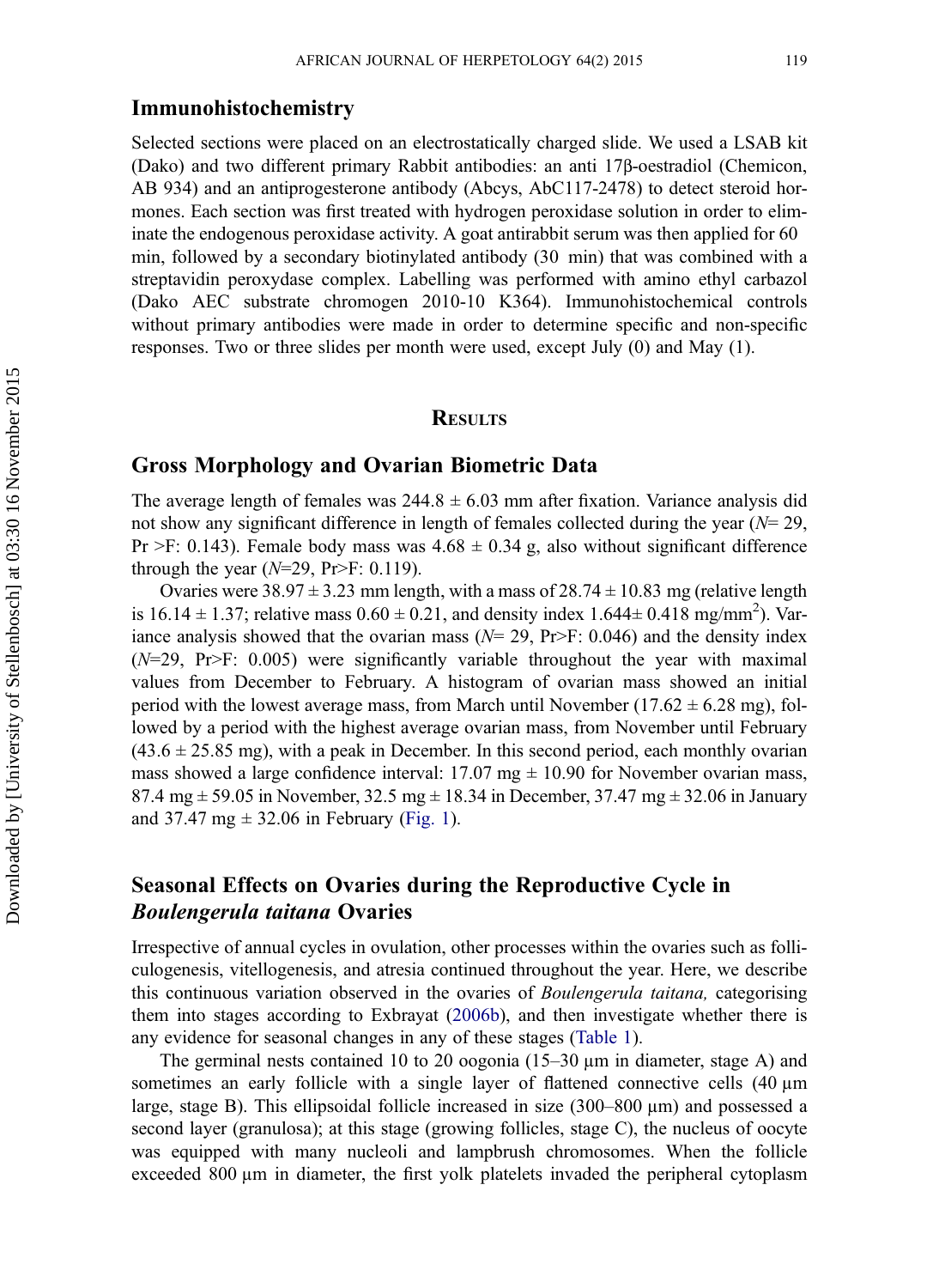<span id="page-4-0"></span>

Figure 1. A: Histogram of monthly variation of ovarian mass in Boulengerula taitana (mg). Error bars represent the standard deviations. B: Climatic data. Bars are rainfall (mm); line is temperature ( $^{\circ}$ C) from Measey *et al.* ([2009\)](#page-17-0).

of the oocyte, increasing in number and size, especially at the vegetal pole. At the end of vitellogenesis, granulosa cells became cubical and follicles were more than 2 mm in diameter (vitellogenic follicles, stage D). If ovulation occurred, the follicle epithelium invaded the free central place left by the ovulated oocyte and formed a corpus luteum (stage F). If not, granulosa cells grew in number and phagocytised the oocyte (atretic follicle, stage E). At the end of both processes, follicle structures were resorbed progressively into the con-nective tissue [\(Table 1](#page-5-0)). The number of germinal nests per ovary was found to be  $16.9 \pm$ 3.76 [4–76]. Follicles were absent, or the first follicle (stage B) was detected in a single germinal nest. The average number of growing follicles (stage C) was  $36.23 \pm 4.32$ [17–55]. Vitellogenic follicles (stage D) did not exceed 17 per ovary with an average of 7.37  $\pm$  1.39. We counted 0.93  $\pm$  0.37 [0–3] atretic follicles (stage E) per ovary and 0.67  $\pm$  0.43 [0–4] young corpora lutea (stage F).

Monthly variation of the follicle categories is summarised in [Table 2.](#page-6-0) Stages A, C and D had a similar profile [\(Fig. 2](#page-7-0)A). [Figure 2B](#page-7-0) shows variation in postvitellogenic follicles. However only the number of stage D (vitellogenic follicles) among preovulated follicles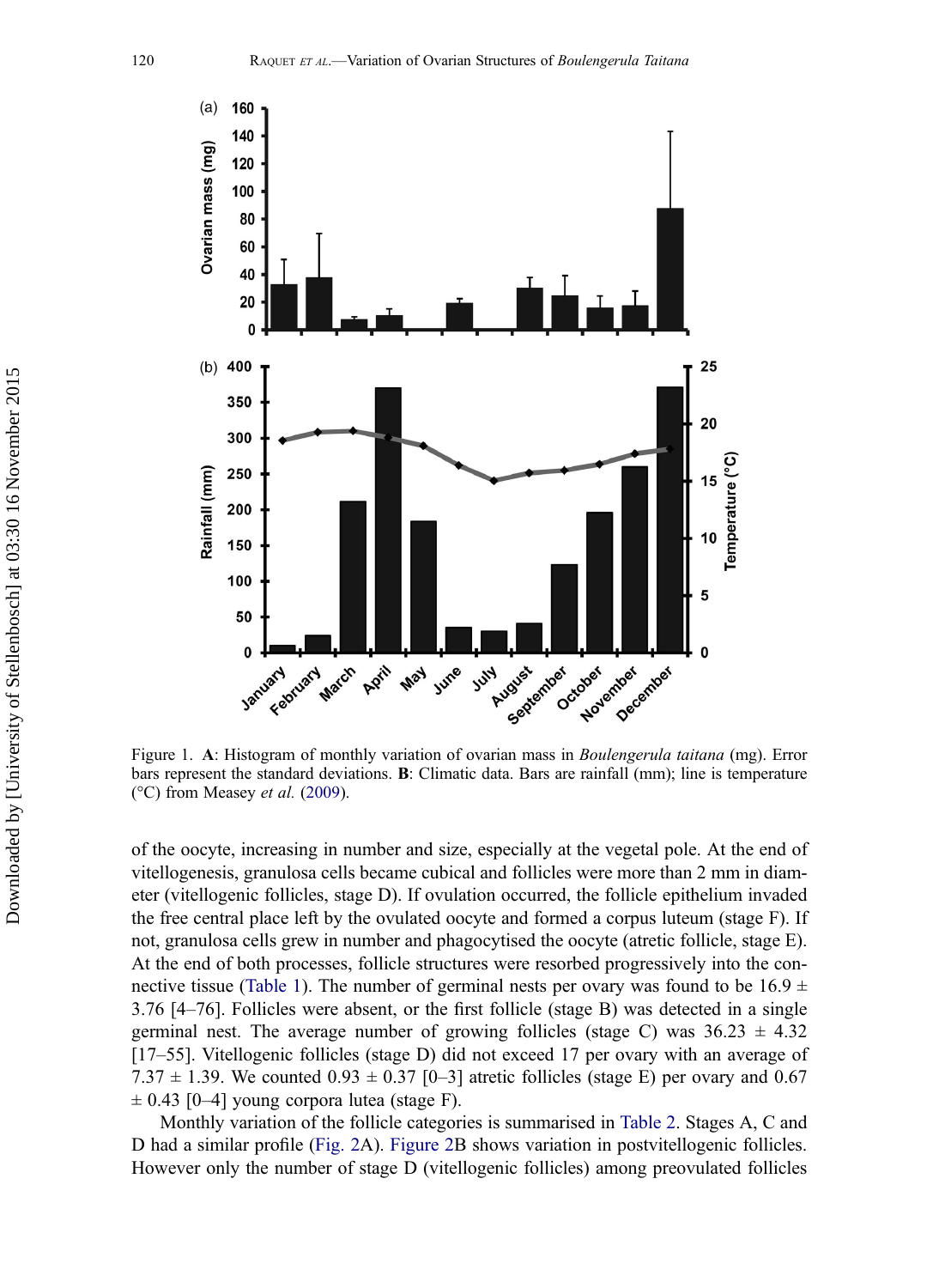| Follicle stages            | Oogonia A         | First follicle B                                 | Growing<br>follicle C                        | Vitellogenic follicle D                                                                 | Atretic follicle E                                                                                            | Corpus luteum F                                                                             |
|----------------------------|-------------------|--------------------------------------------------|----------------------------------------------|-----------------------------------------------------------------------------------------|---------------------------------------------------------------------------------------------------------------|---------------------------------------------------------------------------------------------|
| Size $(\mu m)$ and<br>form | 13 Round          | 40 Round                                         | >400/300<br>Ellipsoidal                      | From $700/800$ to $>2000$<br>Ellipsoidal                                                | As early stage D                                                                                              |                                                                                             |
| Epithelium                 | None              | Monolayer                                        | Double layer<br>Theca and<br>granulosa       | Double layer Zona<br>pellucida Granulosa<br>turns into high Theca<br>with blood vessels | Thickened With diverse cell<br>categories (mastocytes,<br>adipocyte-like cells)<br>proliferation of granulosa | Thickened Granulosa cells<br>differentiated into luteal<br>cells Theca cells<br>proliferate |
| Ooplasm                    | Thin granulations |                                                  |                                              | Vitellin platelets                                                                      | In progress to be resorbed                                                                                    | None                                                                                        |
| Oocyte<br>nucleus          | One<br>nucleoli   | Large $2-3$ nucleoli<br>Lampbrush<br>chromosomes | Increasing<br>number of<br>small<br>nucleoli | Large germinal vesicle<br>Numerous nucleoli                                             |                                                                                                               | None                                                                                        |
| Interpretation             |                   | Folliculogenesis                                 |                                              | Vitellogenesis                                                                          | Atresis                                                                                                       | Luteinisation                                                                               |

<span id="page-5-0"></span>Table 1. Principal characteristics of the different stages (A to F) of follicle evolution in B. taitana.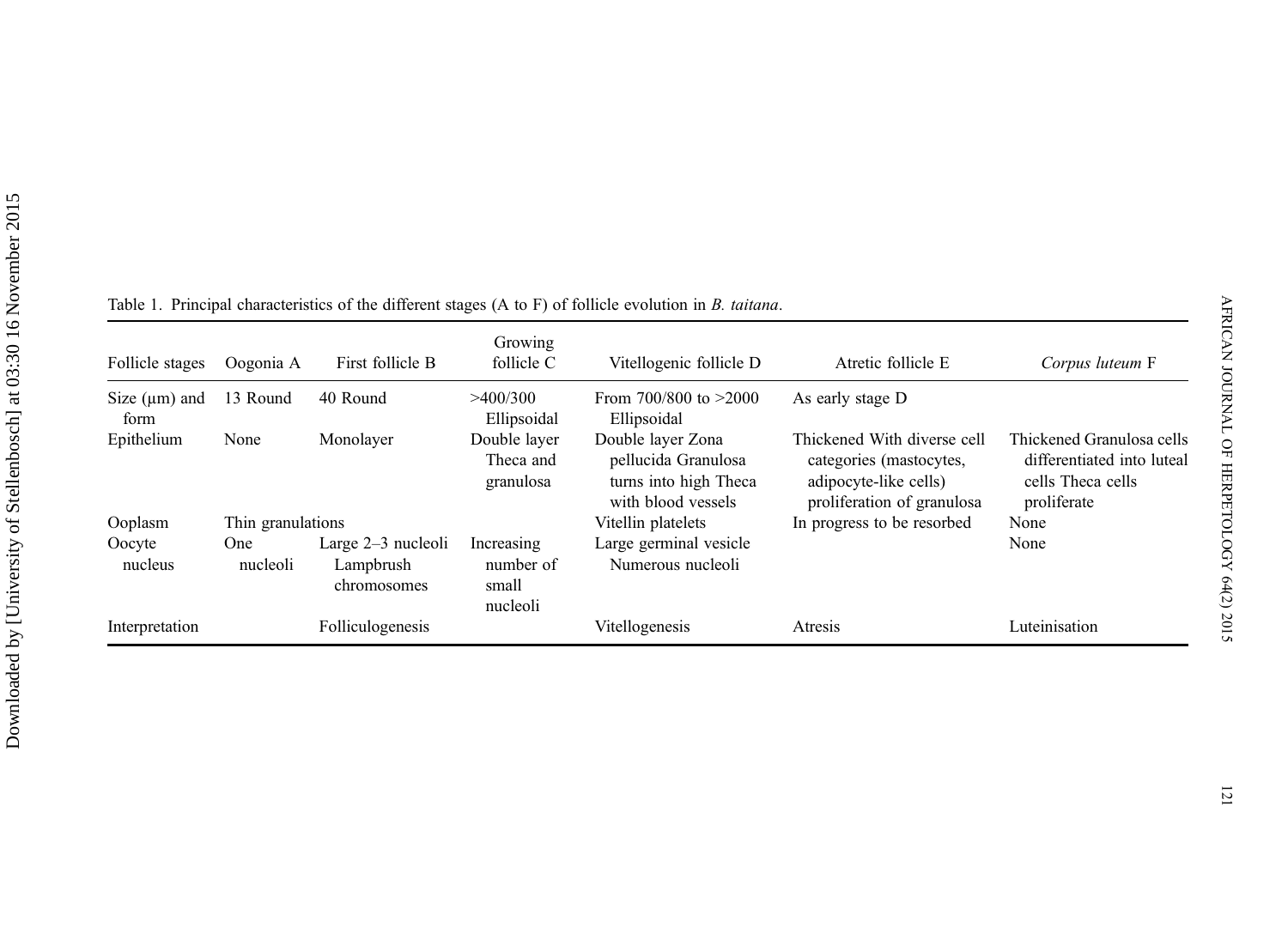|                                   | January (3)             | February (3)          | March $(3)$            | April $(3)$              | May $(1)$    | June $(3)$              | August $(3)$           | September (3)           | October $(3)$           | November (3)             | December $(3)$       |
|-----------------------------------|-------------------------|-----------------------|------------------------|--------------------------|--------------|-------------------------|------------------------|-------------------------|-------------------------|--------------------------|----------------------|
| Germinal nest<br>Stage A          | $28.67 \pm 6.82$        | $20 \pm 22.6$         | $19.67 \pm 10.69$      | $12 \pm 7.92$            | 26           | $23.33 \pm 9.89$        | $22 \pm 13.05$         | $18.67 \pm 7.27$        | $9.67 \pm 7.53$         | $5.67 \pm 1.31$          | $9.33 \pm 1.31$      |
| First follicle<br>Stage B         | $1 \pm 1.3$             | $5 \pm 5.66$          | $1.67 \pm 2.35$        | $0.33 \pm 0.65$          | 20           | $6.67 \pm 5.69$         | $2 \pm 3.92$           | $8.33 \pm 7.95$         | $1 \pm 1.31$            | $\mathbf{0}$             | $0.33 \pm 0.65$      |
| Growing follicle<br>Stage C       | $48 \pm 6.88$           | $30.67 \pm$<br>23.124 | $30.67 \pm 8.64$       | $23.67 \pm 6.43$         | 69           | $42.67 \pm 2.13$        | $43.33 \pm 10.99$      | $40.33 \pm 8.34$        | $39 \pm 7.07$           | $29.67 \pm 21.03$        | $29.33 \pm 4.57$     |
| Vitellogenic follicles<br>Stage D | $6.67 \pm 4.71$         | $10 \pm 3.92$         | $4 \pm 5.18$           | $5 \pm 3.19$             | 14           | $14.33 \pm 2.84$        | $7.675.33 \pm$<br>5.35 | $7.33 \pm 41.31$        | $5.67 \pm 2.61$         | $5.67 \pm 0.657$         | $7.33 \pm 1.73$      |
| Atretic follicles<br>Stage E      | $2.33 \pm 0.64$         | $1 \pm 1.13$          | $2.33 \pm 0.65$        | $0.67 \pm 0.65$          | 10           | $1 \pm 1.13$            | $\mathbf{0}$           | $0.67 \pm 0.65$         | $1.33 \pm 1.73$         | $\mathbf{0}$             | $\mathbf{0}$         |
| Corpora lutea<br>Stage F          | $2.33 \pm 0.653$        | $1.33 \pm 2.61$       | $\boldsymbol{0}$       | $\mathbf{0}$             | $\mathbf{0}$ | $\boldsymbol{0}$        | $\mathbf{0}$           | $\mathbf{0}$            | $\mathbf{0}$            | $0.67 \pm 0.65$          | $1.67 \pm 2.35$      |
| Maximal follicle<br>diameter      | $1518.67 \pm$<br>630.22 | $2148 \pm 346.4$      | $1305.5 \pm$<br>133.62 | $1685.33 \pm$<br>1022.24 | 1444.44      | $1851.67 \pm$<br>158.35 | $1981.67 \pm 202$      | $2518.33 \pm$<br>836.95 | $2856.67 \pm$<br>676.72 | $1729.67 \pm$<br>1380.43 | $2745 \pm$<br>698.57 |
| Total number                      | $44.67 \pm 27.12$       | $51.67 \pm 43.44$     | $38.33 \pm 13.69$      | $28.33 \pm 8.49$         | 86           | $62.67 \pm 3.46$        | $50.67 \pm 12.72$      | $55 \pm 4.93$           | $47 \pm 7.07$           | $23 \pm 1.13$            | $38.33 \pm 6.82$     |

<span id="page-6-0"></span>Table 2. Monthly variation of follicle numbers, maximal diameters ( $\mu$ m) and total numbers of follicles within the different categories.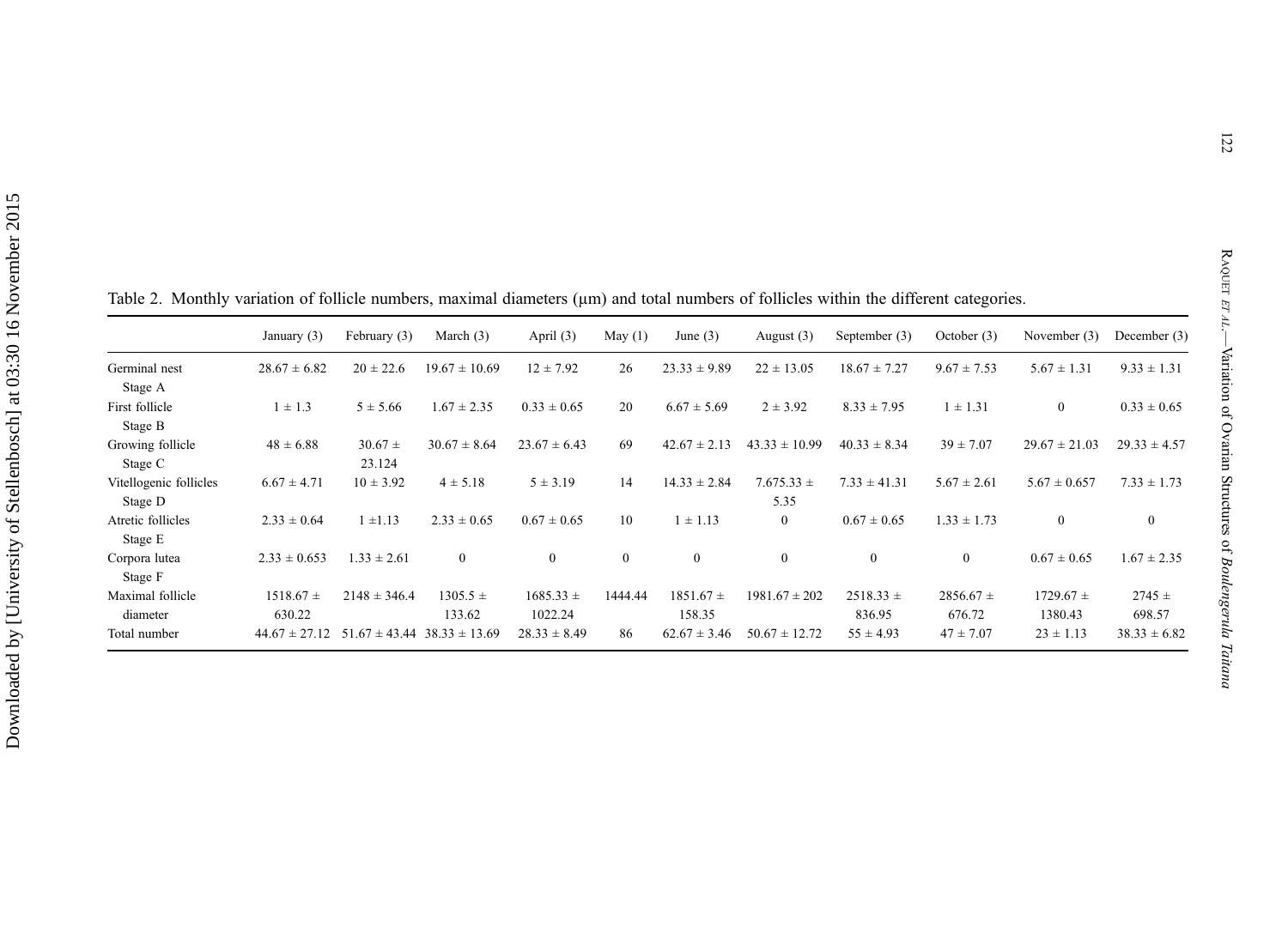<span id="page-7-0"></span>

Figure 2. A: Monthly variation of pre-ovulated follicle numbers (black dotted line = stage A or germinal nest, grey line with long dots  $=$  B or first follicle, grey line with small dots  $=$  C or growing follicle, continuous line = D or vitellogenic follicle). Error bars represent the standard deviations. B: monthly variation of postvitellogenic follicle numbers (dotted line = stage E or atretic follicle, continuous line = F or corpus luteum. Error bars represent the standard deviations.

was significantly different through the months ( $N=30$ , Pr>F: 0.035). The curve shows a peak in February and June (Fisher test between April and June: Pr>F: 0.001, February– March Pr>F: 0.017). After February a steep reduction until April was observed, and after June, a slow decline was found until November. Atretic follicles (stage E) (ANOVAs,  $N=30$ , Pr>F: 0.005) presented a significant peak in January and in March (Fisher test: January–February Pr>F: 0.042, March–April 0.013). Young corpora lutea were not recognisable between March and October. In November and December, two thirds of females possessed corpora lutea. In January and February, corpora lutea were observed in all and one third of females, respectively. In the single females captured in November–December with an egg clutch, no corpus luteum was detected in ovaries (Fig. 2B).

The analysis of variance between the four seasons showed a significant variation for all the categories (ANOVAs,  $N=30$ ,  $\alpha=0.05$ . Stage A, Pr>F: 0.006; stage B, Pr>F: 0.023; stage C, Pr>F: 0.035; stage D, Pr>f: 0.038; stage E, Pr>F: 0.04; stage F, Pr>F: 0.023).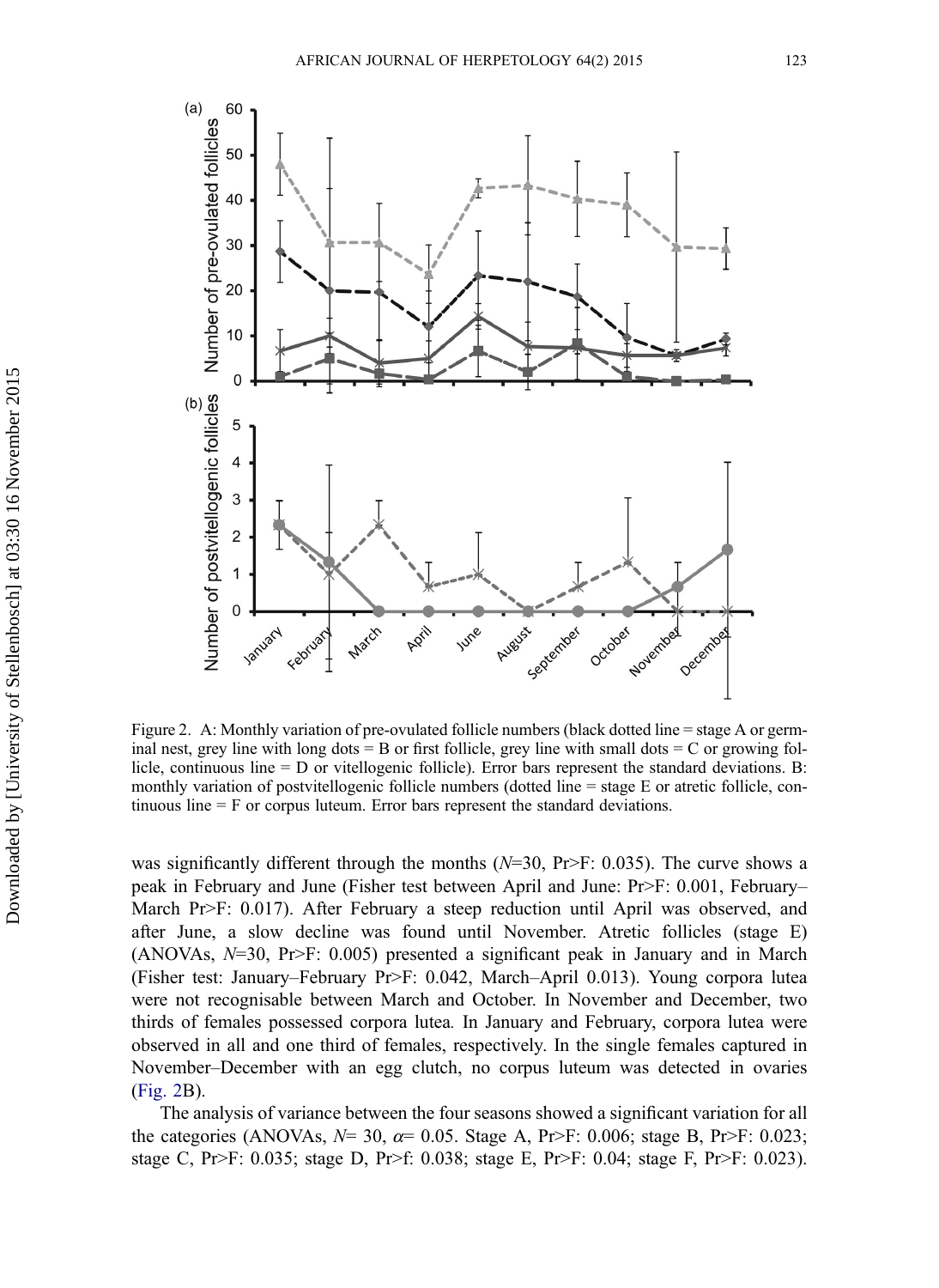<span id="page-8-0"></span>

Figure 3. A: seasonal variation of pre-ovulated follicle numbers (dashed line = stage A or germinal nest, longer dashed line = B or first follicle, dotted line = C or growing follicle, continuous line = D or vitellogenic follicle; Kaskazi = January–February, Masika = March–May, Kusi = June–September, Vuli = October–December). Error bars represent the standard deviations. B: seasonal variation of postvitellogenic follicle number (dotted line = stage E or atretic follicle, continuous line = F or corpus luteum). Error bars represent the standard deviations. C: seasonal variation of total number of follicles. Error bars represent the standard deviations.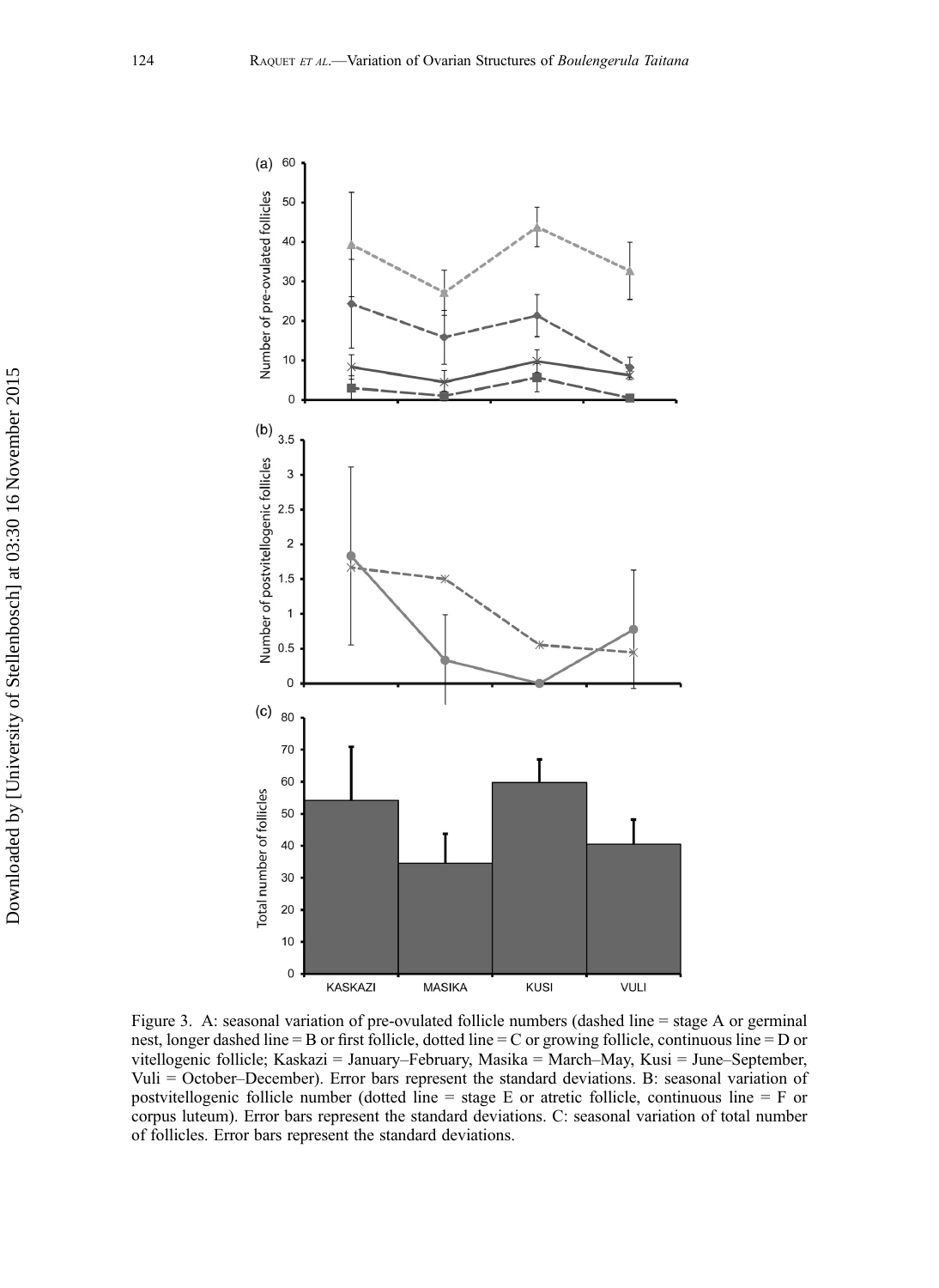Similar curves were registered for seasonal variations of the follicles. Kaskazi (January and February) and Kusi (June–September) corresponded to a peak of preovulated follicles ([Fig. 3A](#page-8-0)). Atretic follicles were maximal in number in Kaskazi and Masika whereupon a progressive decrease was observed until Vuli (October–December) and Kusi at which the number of atretic follicles attained the minimum. Young corpora lutea disappeared in Masika and Kusi [\(Fig. 3](#page-8-0)B). No significant difference was registered among preovulated follicles between Vuli and Kaskazi ([Fig. 3](#page-8-0)A).

#### Other Parameters and Data Studied

Females with eggs in oviducts or collected with eggs already laid were only observed from November until February (7 observations between 2002 and 2005, Malonza & Measey [2005](#page-17-0)).

The average total number of follicles was  $47.6 \pm 5.13$  per ovary [34.5–59.78] and ranged from 21 to 84. ANOVA revealed that the mean number of follicles did not change during the year ( $N= 30$ , Pr>F: 0.058), although a significant change was detected among the seasons  $(N=30, Pr>F: 0.006$ ; [Table 1,](#page-5-0) [Fig. 4\)](#page-10-0). In Kaskazi and Kusi, ovaries possessed a relatively high number of follicles. In Masika and Vuli, follicles were less numerous (see [Fig. 4](#page-10-0) and [Table 2](#page-6-0)A).

The average maximum diameter of mature follicles was  $2.06 \pm 0.23$  mm and they were not found to vary significantly throughout the year ( $N= 29$ , Pr>F: 0.136), but maximal values were observed in females captured in September [\(Table 1](#page-5-0)).

#### Hormone Detection in Ovaries

The hormones 17β-oestradiol and progesterone were detected using immunochemical techniques in the cytoplasm and nuclei of all the different follicular cell types ([Fig. 5](#page-11-0)A and B). A signal was observed throughout the year, especially in atretic follicles and corpora lutea. In oogonia, a signal for progesterone was observed from March until August.

Immunohistological detection of 17β-oestradiol.—The percentages of labelled nuclei varied according to the ovarian structures and period of year. In stroma cells of germinal nests, 18% of nuclei were labelled from September until February and only 5% in other months; 20–40% of oogonia nuclei were labelled during the year except in September and in October—a period in which the percentage strongly increased (about 85%). In mature vitellogenic follicles, the percentage of labelled nuclei was comparable in the theca and granulosa (30–40%) from March until October. From November until February, the label affected 20% of theca nuclei and 50% of granulosa nuclei. In atretic follicles, labelling was different in wall and internal cells. Throughout the year, 20% of nuclei of the first cells were labelled. In contrast 42% of nuclei of internal cells were labelled except from March until August when the label affected only 17% of nuclei.

Immunohistological detection of progesterone.—In germinal nests, labelled nuclei of stroma cells were only observed in September and October. In contrast 50–70% of nuclei were labelled in oogonia except from November until February (30%). Throughout the year, 30–45% of nuclei of vitellogenic granulosa cells were labelled, the highest level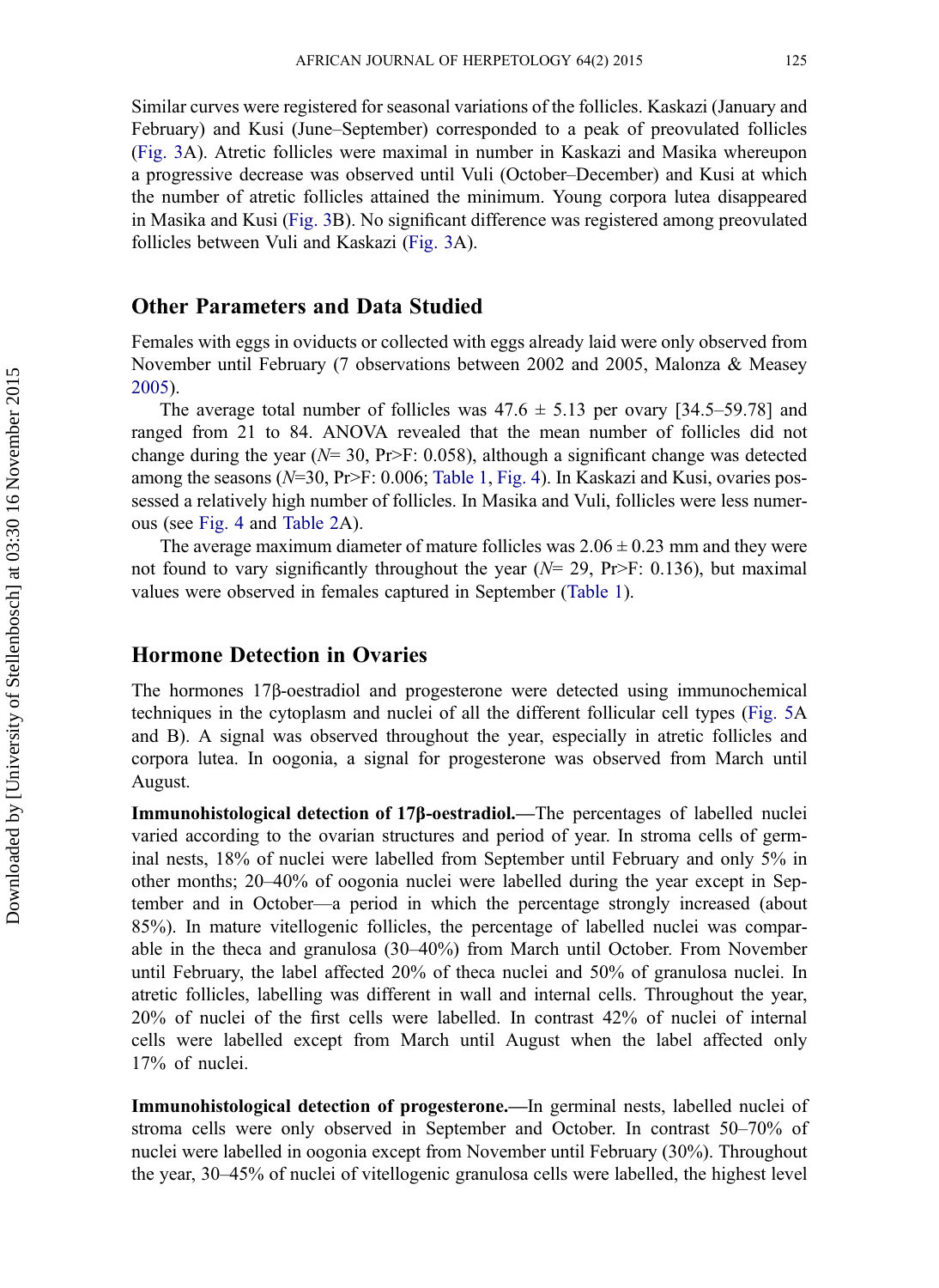<span id="page-10-0"></span>

Figure 4. 17β-oestradiol immunodetection. A: vitellogenic follicle, February. B: mature vitellogenic follicle, November; C: germinal nest, January. D: atretic follicle, December. E: old corpus luteum, November, p= peripheral cells. F: vitellogenic follicle, June. Scale bars: 20  $\mu$ m (A, B, E); 50  $\mu$ m (C, D, F). The arrows indicate histochemical labels. The inset figures correspond to the negative control without primary antibody. G = granulosa;  $g'$  = granulosa cells in proliferation; o = oogonia; s = stroma;  $t =$  theca;  $v =$  vitellin platelets.

being registered from March until August. 20–35% of theca nuclei were labelled, the lowest level being found from March until August. In atretic follicles throughout the year, except in September and October, the percentage of labelled nuclei was 30–40% in external cells and 47–51% in internal cells. In September and October they were 15% and 33%, respectively. In corpora lutea, the percentages of marked nuclei in external and internal cells were comparable with 30–35% for 17β-oestradiol and 15% for progesterone.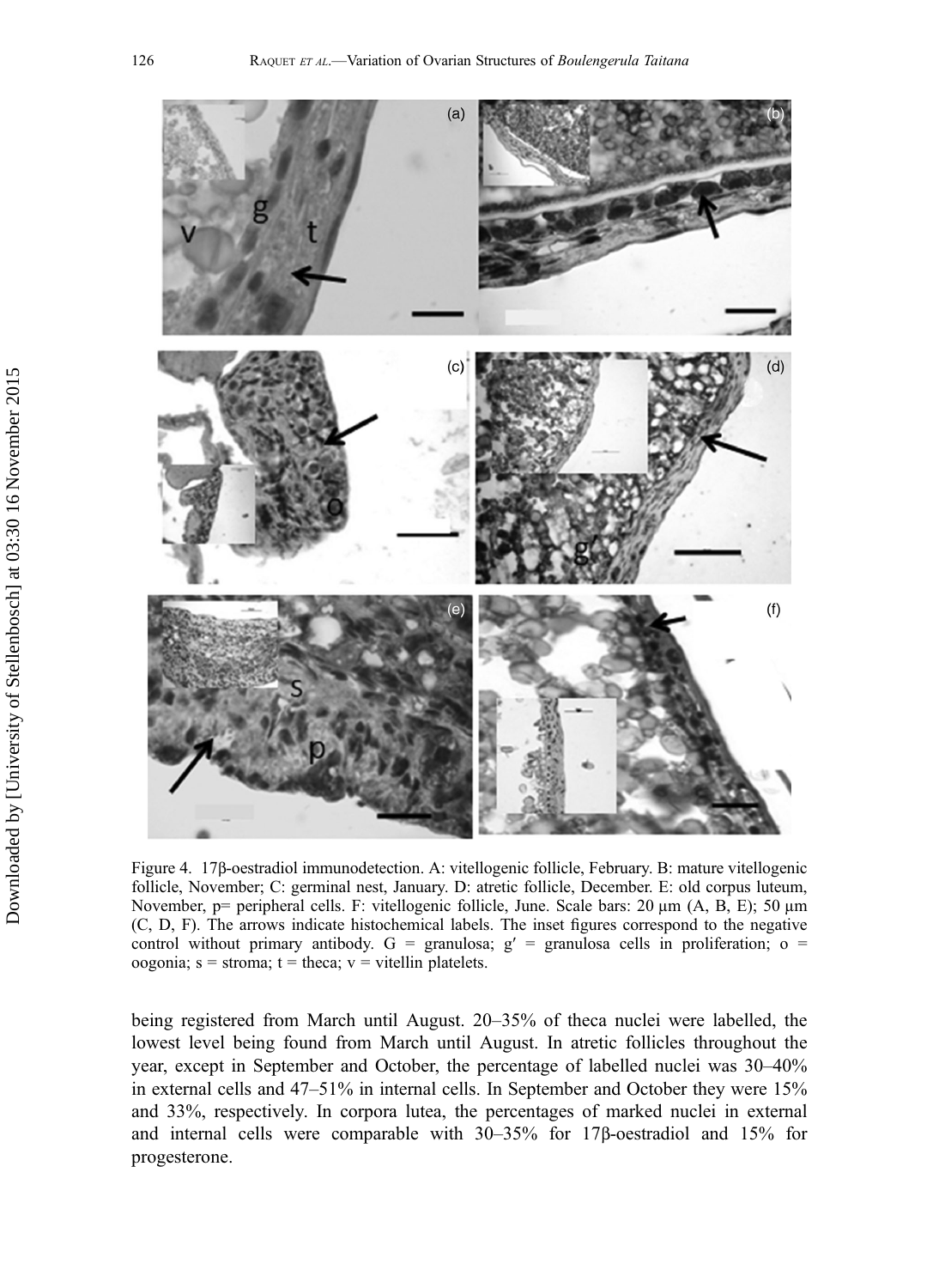<span id="page-11-0"></span>

Figure 5. Progesterone detection. A: vitellogenic follicle February; B: mature vitellogenic follicle, November; C: atretic follicle, in formation, December; D: corpus luteum, February; E: old corpus luteum, January; F: germinal nest, April. Scale bars: 50 µm (A, B, C, D); 20 µm (E, F). The arrows indicate histochemical labels. The inset figures correspond to the negative control without primary antibody. f= follicle; g= granulosa; g'= cells from granulosa in proliferation; gn= germinal nest; p= peripheral cells,  $s=$  stroma;  $t=$  theca;  $v=$ vitellin platelets.

#### **DISCUSSION**

## Reproductive Cycle

Variations in stages E and F (post ovulated follicles) did not appear to correspond with temperature or rainfall [\(Fig. 3B](#page-8-0)). The presence of atretic follicles was discontinuous during the year and the measures presented high confidence intervals especially in February and in October.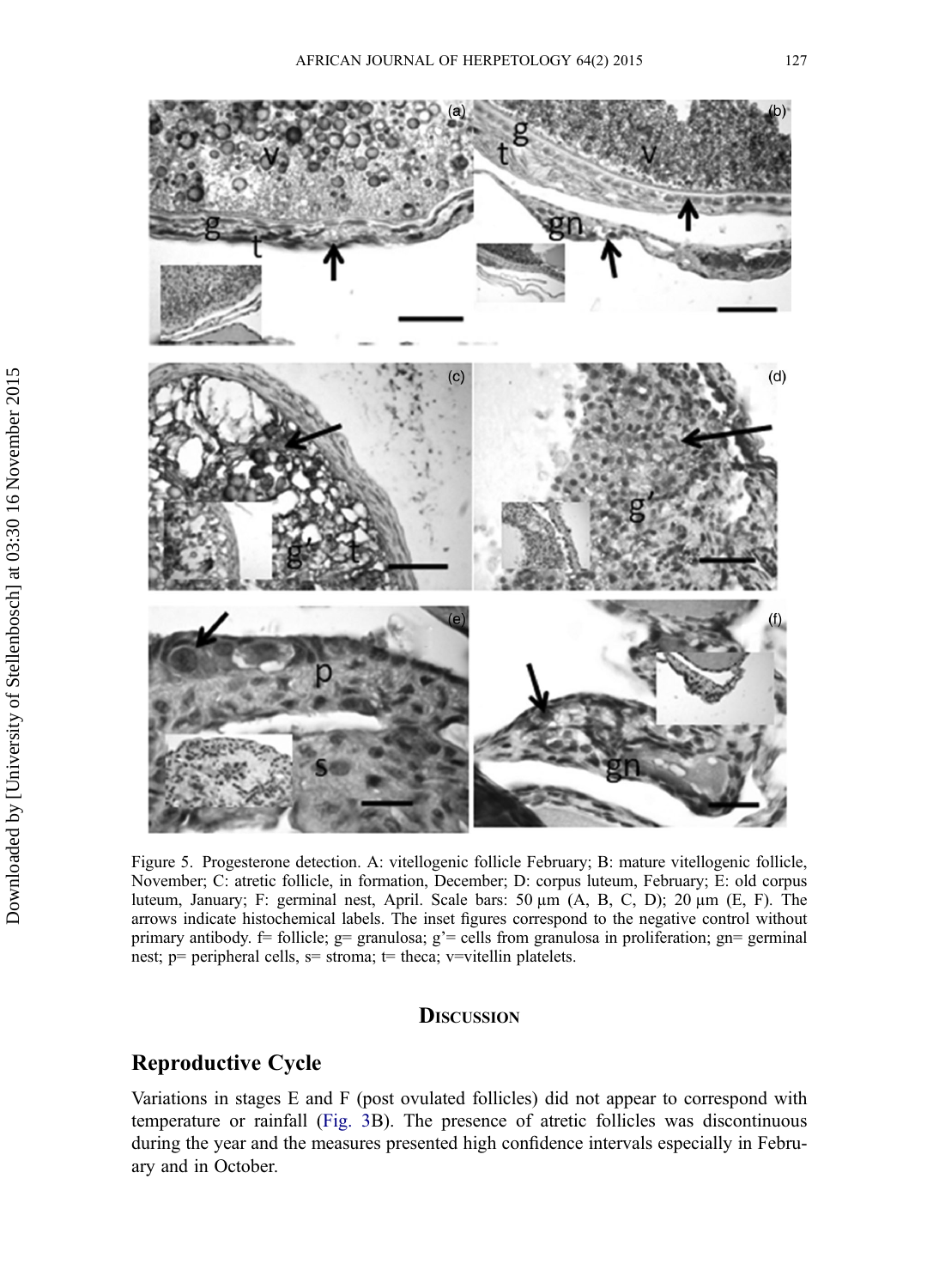The lack of any significant monthly variation for the first stages of follicle production (stages A to C) throughout the year, and the correlations between the number of germinal nests and stage B and C follicles suggest a continuous production of follicles in Boulengerula taitana. The variation in the number of germinal nests could be an artefact related to the method of counting from transverse sections (only one section in ten was considered). When germinal nests are less developed, especially in November or December, they could be missed. On the other hand, when they are more developed, they could be counted twice. However the number of germinal nests counted did provide information about ovarian activity.

The vitellogenesis as well as the formation of atretic follicles appeared to be variable throughout the year. In contrast, variations of all other follicle categories appeared to be distinctly seasonal. Moreover rainfall and temperature curves can be superimposed on the preovulated follicles. Follicle production increased during the two dry seasons (Kaskazi and Kusi). The peak of stages A, B, C and D corresponded to the minimal temperatures observed in Kusi. Young corpora lutea were present only from November to February i.e. in the short dry season and the short rainy season (Kaskazi and Vuli). These observations underpin the distinct seasonal activities of the ovary for this species.

Ovarian mass and information about corpora lutea allowed us to determine the period at which ovulation occurs. Ovarian mass is strongly correlated with the presence of large follicles (with a maximal diameter) and consequently provides information about the activity of the ovary. Two phases of activity were observed: first with high ovary masses from November until February (inclusive), indicating the presence of several females with eggs ready to be laid. During this period, large confidence intervals showed a high disparity between females and suggested that some of them had already ovulated, and consequently their ovary mass was therefore low. In turn, other females with heavy ovaries had yet to ovulate. Data collected *in situ* or after dissection confirmed this hypothesis. Indeed, when ovary mass was low, eggs were detected in the oviducts, or eggs were found in the chamber where the individuals were sampled (see Malonza & Measey [2005](#page-17-0)). In other specimens, ovaries were massive, with big follicles, but without any eggs in the oviduct.

The onset of young corpora lutea development during the short rainy season (Vuli) indicates the beginning of ovulation. Thus the ovulation pattern can be summarised as follows: ovulation begins in November, increases with a peak in January, and ends in February. As a result of this study, we can assume that only the presence of young corpora lutea was directly informative about the period of ovulation.

This study also suggests that the sexual cycle of female Boulengerula taitana appears to be annual with a single ovulation period distinct from the rest of the year: ovulation continues over a period of four, perhaps five, months (November to February).

Studies of testicular histology in Boulengerula taitana (Measey et al. [2008](#page-17-0)) showed a continuous production of male gametes. The volume of testes increased especially between Kusi and Vuli before decreasing again. A second reduction of size in testes was detected after Masika, suggesting a period of mating activity during Kaskazi. In females, the ovulation followed the same pattern and occurred in Vuli and in Kaskazi. Even if egg-laying and mating were observed in situ only in Vuli (November and December), it appears that both these activities occurred during a much longer period of the year. The results of these studies are complementary to those of Measey *et al.* ([2008\)](#page-17-0), suggesting a synchronisation of testicular and ovarian activities.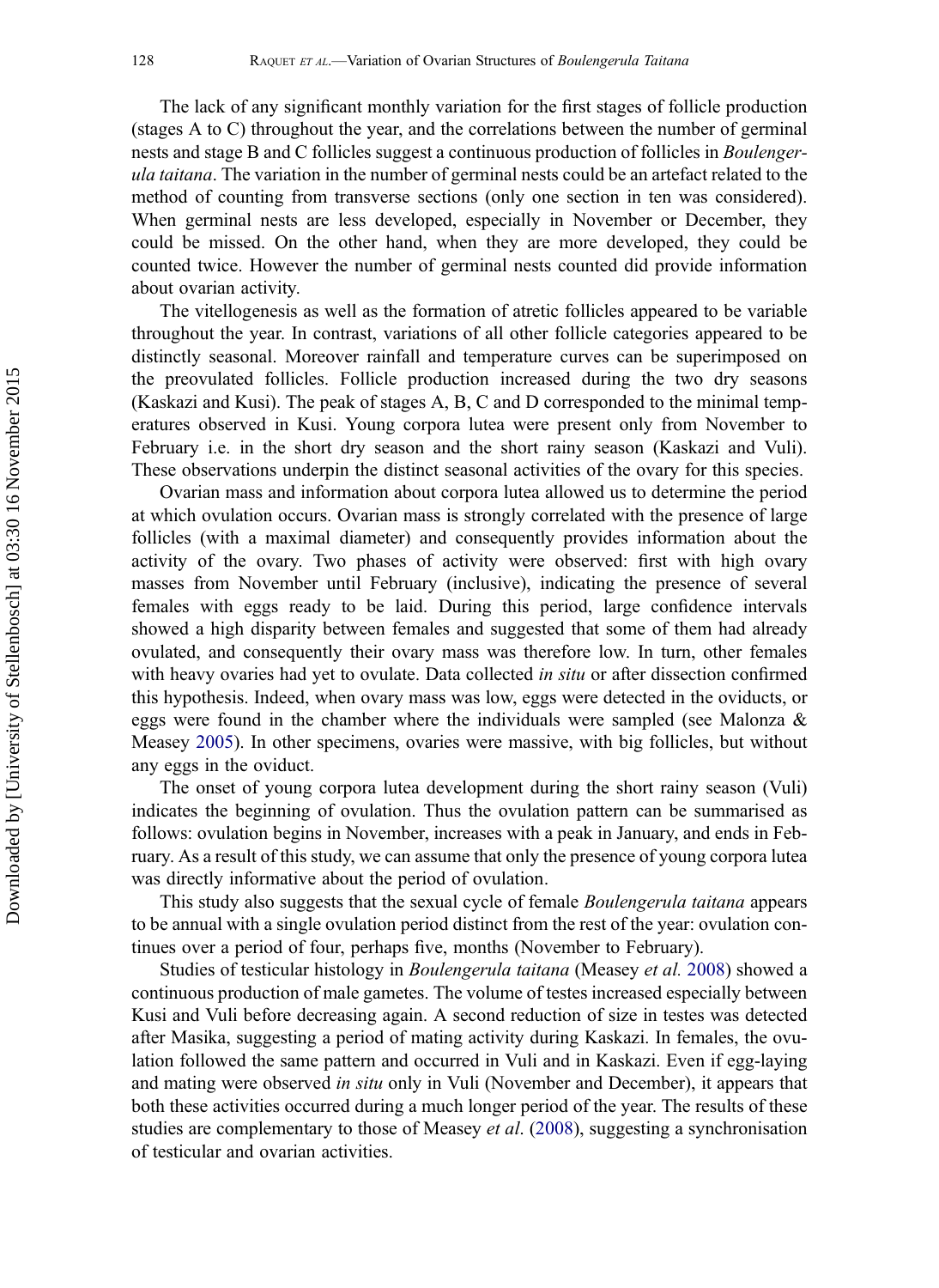Even though we observed two periods of decreasing numbers of germinal nests (growing and vitellogenic follicles from January until June), corresponding with the onset of each rainy season, ovulation occurred only at the end of the second period. Thus, we conclude that rainfall did not determine the timing of ovulation. The increase in maximum diameter of follicle and ovarian mass (and eventually the presence of corpora lutea) determined the upturn in ovarian activity which started at the beginning of the long dry season Kusi, around June, which is characterised by minimum temperatures. Therefore, the primary factor regulating the breeding behaviour appears to be the ambient temperature, as in spermatogenic activity (Measey et al. [2008](#page-17-0)).

The maturation of vitellogenic follicles up to ovulation coincided with the beginning of rainfall and increased temperature after the long dry season (Kusi). Presumably, food becomes more abundant, and animals migrate towards the surface for mating (see Measey & Barot [2006\)](#page-17-0). During the short dry season (Kaskazi), females provide an extended maternal care to their young (Kupfer *et al.* [2006](#page-17-0)). Egg-laying was observed in situ during the short rainy season (Vuli) but it could also occur during the following short dry season (from January until beginning of March).

This study suggests that Boulengerula taitana is yet another caecilian in which females display a clear annual cycle, while male testicular activity is aseasonal. Wake ([1995\)](#page-18-0) previously highlighted this paradox of many caecilian species, prompting the same important questions concerning the decoupling of mating and egg-laying in this and other caecilian species.

Oogenesis and folliculogenesis can be considered to be continuous throughout the year. Out of the ovulation period, vitellogenesis is only regulated by the atresia process. During the ovulation period, confidence intervals were often close to the mean (see [Figure 1\)](#page-4-0). This feature suggests that a portion of females in the population was not ready to breed in November or December, and may only lay their eggs in January or February, or perhaps skip a year. Our sample size was not great enough to determine whether this could be related to size.

Body size is a parameter that appears to act on ovarian maturity: the longer (and presumably older) a female, the earlier ovulation occurs. Thus females collected in November and December which had ovulated, were larger than expected.

Vitellogenic follicles of B. taitana are smaller in size than that of Ichthyophis beddomei (1400 versus 7500 µm in diameter) but they are comparable to those of Chthonerpeton indistinctum with approximately 2000µm (Masood-Parveez [1987](#page-17-0); Berois & De Sa [1988](#page-15-0); Masood-Parveez & Nadkarni [1993a,](#page-17-0) b).

Generally, mature follicles of viviparous species are smaller than follicles of the oviparous caecilians (Exbrayat & Delsol [1988](#page-16-0)). Mature as well as young follicles can degenerate with atretic processes. Zona pellucida is often observed in atretic follicles, but not in Ichthyophis beddomei (Masood-Parveez [1987](#page-17-0); Masood-Parveez & Nadkarni [1993b\)](#page-17-0), or in Typhlonectes compressicauda (Exbrayat [1983,](#page-16-0) [1986](#page-16-0); Exbrayat & Collenot [1983](#page-16-0)).

The first phase of luteinisation is similar to that in Typhlonectes compressicauda. Female caecilians generally possess corpora lutea, showing embryo development starts during transit into the oviduct (Wake [1968](#page-18-0), [1977](#page-18-0); Exbrayat & Collenot [1983](#page-16-0); Exbrayat [1983](#page-16-0), [1986](#page-16-0); Masood-Parveez [1987\)](#page-17-0).

Boulengerula taitana exhibits an annual reproductive cycle resembling other oviparous caecilians (Wake [1983](#page-18-0); Jared et al. [1999](#page-17-0); Exbrayat [2006a](#page-16-0); Beyo et al. [2007](#page-15-0)) with several similarities with Ichthyophis beddomei (Masood-Parveez [1987](#page-17-0); Masood-Parveez &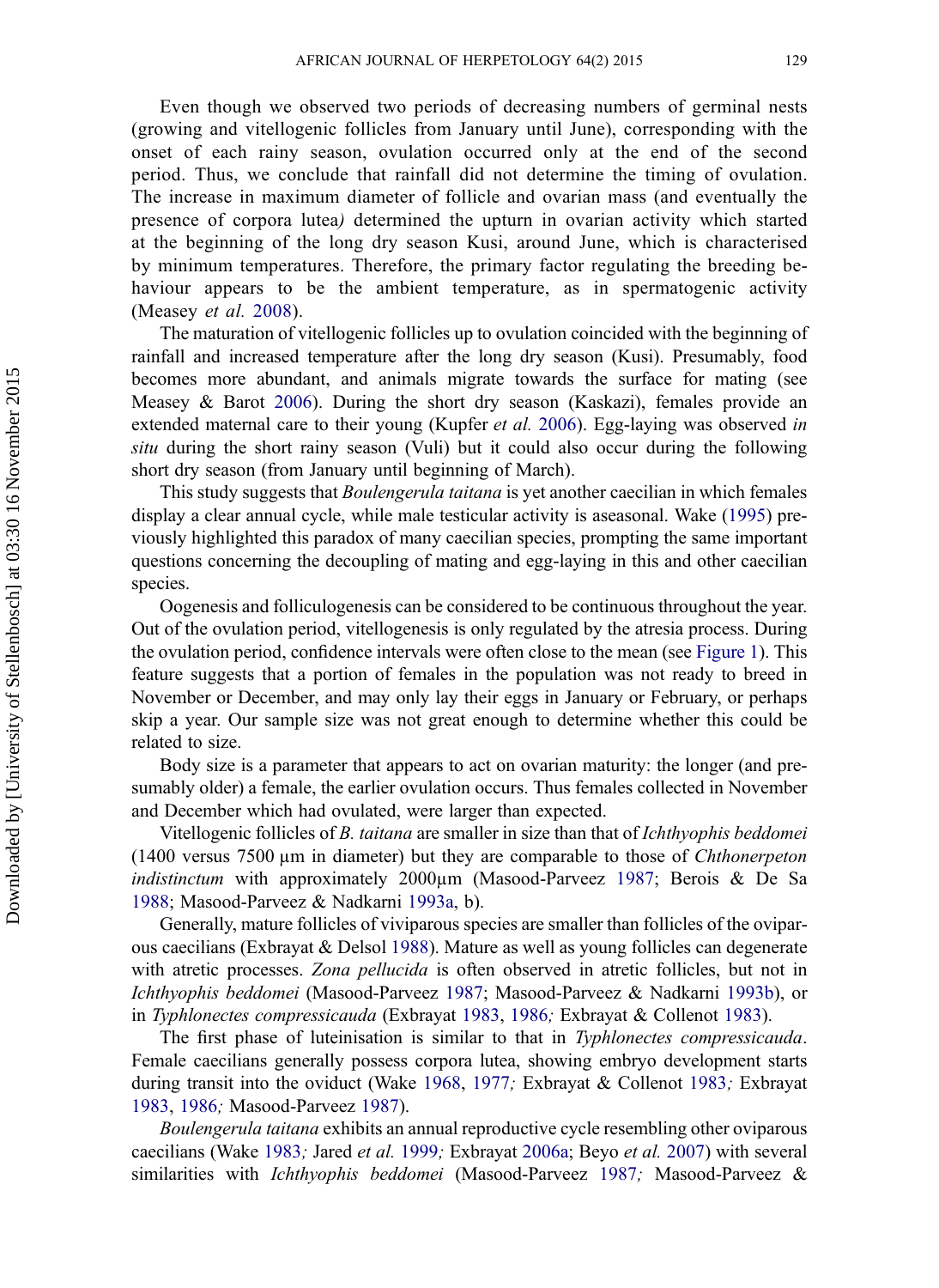Nadkarni [1993a](#page-17-0)). However, mature follicles are less numerous in B. taitana with an average of  $5.5 \pm 0.9[0-14]$  than in *Ichthyophis glutinosus*: 12–40 (Exbrayat & Delsol [1988](#page-16-0)). The number of laid eggs of Boulengerula taitana with a maximum of eight is very low and can be compared to Idiocranium russelli with six eggs (Wake [1977\)](#page-18-0), while other oviparous species like *I. kohtaoensis* have an average of  $34.8-40.9[22-58]$ eggs (Kupfer et al. [2004](#page-17-0)) or I. malabarensis, which lays more than 100 eggs (Seshachar et al. [1982](#page-18-0)). Among viviparous species, reproductive cycles have been studied in Typhlonectes compressicauda (Exbrayat & Collenot [1983](#page-16-0); Exbrayat [1983](#page-16-0), [1985](#page-16-0), [1986](#page-16-0), [1988a](#page-16-0), [b](#page-16-0)) and Dermophis mexicanus (Wake [1977](#page-18-0), [1980](#page-18-0)). The reproductive cycle of both of these species appears to be biennial. Several similarities were recorded between these two species, especially the consistent number of follicle categories, and the presence of corpora lutea in females when eggs are present in the oviduct until egg-laying. Gametogenesis activity in  $B$ . taitana does not completely stop during the annual cycle, contrary to the other caecilians studied (Wake [1995](#page-18-0); Smita et al. [2006](#page-18-0)). This is in agreement with the conclusion of Measey et al. ([2008\)](#page-17-0) regarding the continuous spermatogenesis of males.

In most oviparous gymnophionan species, eggs are laid during the rainy season, when hydric and trophic factors are appropriate (Wake & Dickie [1998](#page-18-0)). In Ichthyophis glutinous, egg-laying is observed from May until September, during the time of the monsoon. In the viviparous South American species Chthonerpeton indistinctum (Barrio [1969](#page-15-0)), Dermophis mexicanus (Wake [1980\)](#page-18-0) and Typhlonectes compressicauda (Exbrayat [1986,](#page-16-0) [2000;](#page-16-0) Exbrayat & Flatin [1985\)](#page-16-0), reproduction occurs when food is also abundant. Boulengerula taitana seems to be an exception. The main factor affecting its reproduction appears to be an annual peak in temperature. If hydric conditions are not a limiting factor for reproduction in this species, high temperatures may represent optimal growing conditions for the altricial young and their energetically costly period of extended female care (Kupfer et al. [2006\)](#page-17-0).

#### Ovarian Endocrinology and Corpora Lutea Persistence

High granulosa cells were labelled throughout the year, confirming their secretory histological aspect. Granulosa cells synthesise 17β-oestradiol, and continue when the cells proliferate into atretic follicles or in luteal cells. The surrounding tissues are labelled because of the passive diffusion of this liposoluble steroid hormone.

Immunohistological study suggested the presence of 17β-oestradiol and progesterone in the ovary throughout the year, showing a continuous production of steroids related to the continuous folliculogenesis. Out of the reproductive period, the steroid hormones were synthesised by vitellogenic and atretic follicles. The fact that an immunohistological signal was observed in the cytoplasm of all the ovarian tissues can be related to the in situ synthesis of hormones and their diffusion. The hypothesis of metabolic hormonal action in cytoplasm is not excluded by our study (Baumann et al. [1999](#page-15-0); Pelletier [2000;](#page-17-0) Pel-letier et al. [2000;](#page-17-0) Cato et al. [2002](#page-16-0); Acconcia & Kumar [2006;](#page-17-0) Kumar et al. 2006; Zhao et al. [2008](#page-18-0); Fox et al. [2009\)](#page-16-0). Nevertheless, the presence of an immunohistological signal suggests both autocrine and paracrine actions. The nuclear label corresponds to the hormone linked with its receptor on DNA. We therefore deduce that the hormone has an effect on cellular activity. Labelled nuclei of granulosa cells suggest oestradiol exerted a feedback on its synthesis especially during the period of ovulation (Hunter &Armstrong [1987](#page-17-0)).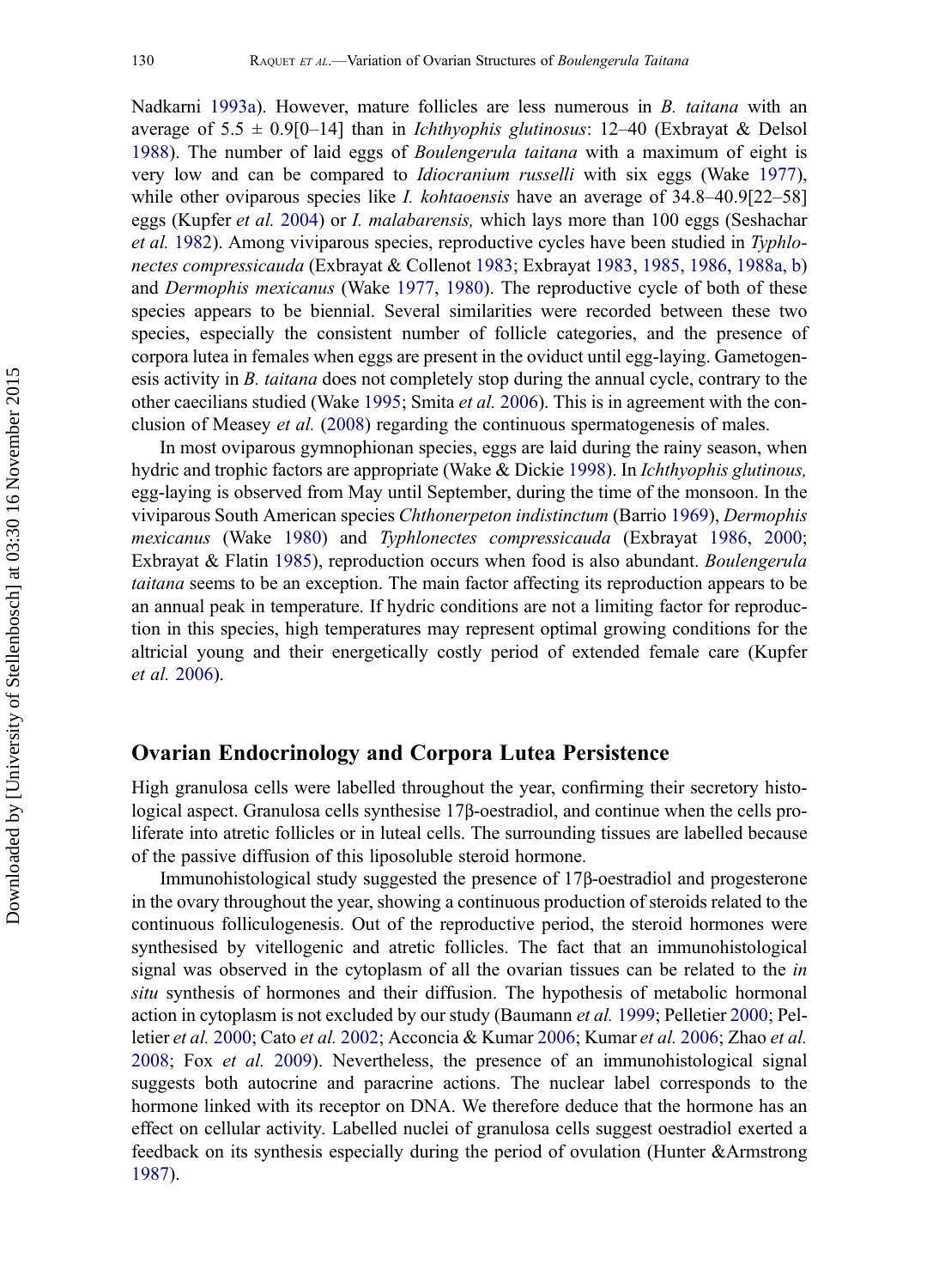<span id="page-15-0"></span>The lack of progesterone detection in oogonia from March to August suggests that a progesterone control of gametogenesis occurs during the year, explaining the decrease of gametogenesis between March and August. The decrease of 17β-oestradiol labelling in germinal nests in the same period also suggests a similar action of this steroid (Lioutas et al. [1997\)](#page-17-0).

Endocrine activity has been little studied in Gymnophiona. In viviparous Typhlonectes compressicauda, estriol and 17β-oestradiol were detected in the granulosa of mature follicles. The enzyme participating in steroidogenesis δ5-3βhydroxysteroide dehydrogenase (HSDH) is present in granulosa and in internal theca of previtellogenic and vitellogenic follicles, in cells originated from granulosa in young corpus luteum and atretic follicles (Exbrayat [1986](#page-16-0), [2006a](#page-16-0); Exbrayat & Collenot [1983](#page-16-0)). Both HSDH and 17βHSDH were detected in Ichthyophis beddomei in granulosa cells of previtellogenic and vitellogenic follicles, and in atretic follicles (Masood-Parveez [1987\)](#page-17-0). Our results confirm the correlation between ovarian follicle activity (folliculogenesis, vitellogenesis and ovulation) and steroid hormone production in Boulengerula taitana, as in other vertebrates. In B. taitana, 17β-oestradiol was detected throughout the year in high granulosa cells (mature oocytes), in theca cells and derived cells. These observations are consistent with the hypothetical continuous production of follicles during the year. Moreover, 17β-oestradiol is produced by the follicle wall as soon as vitellogenesis occurs. After ovulation, oestradiol synthesis continues mostly in atresis. The follicle is the first site of progesterone biosynthesis. Then luteal cells take over from synthesis especially when they are numerous in young corpora lutea. Progesterone is implicated in the development of the oviduct. After ovulation, steroid detection defines several reabsorbed structures such as old corpora lutea. Their persistence in *Boulengerula taitana* may be correlated with the presence of eggs in oviducts, direct embryonic development and parental care. Even though this species is oviparous, there are similar particularities with viviparous Typhlonectes compressicauda in which corpora lutea do not disappear after ovulation.

#### **ACKNOWLEDGEMENTS**

We would like to thank Patrick Malonza, field assistants and land-owners in Kenya for facilitating collections of material used in this study.

#### **REFERENCES**

- ACCONCIA, F. & R. KUMAR. 2006. Signaling regulation of genomic and nongenomic functions of estrogen receptors. Cancer Letters 238: 1–14.
- BARRIO, A. 1969. Observaciones sobre Chthonerpeton indistinctum (Gymnophiona, Caeciilidae) y su reproduccion. Physis 28: 499–503.
- BAUMANN, C.T., C.S. LIM & G.L. HAGER. 1999. Intracellular localization and trafficking of steroid receptors. Cell Biochem. Bioph. 31: 119–127.
- BEEBEE, T.J.C. & R.A. GRIFFITHS. 2000. Amphibians and Reptiles. Collins, London.
- BEROIS, N. & R. DE SA. 1988. Histology of the ovaries and fat bodies of Chthonerpeton indistinctum. J. Herp. 22: 146–151.
- BEYO, R.S., P. SREEJITH, L. DIVYA, O.V. OOMMEN & M.A. AKBARSHA. 2007. Assembly of ovarian follicles in the caecilians Ichthyophis tricolor and Gegeneophis ramaswamii: light and transmission electron microscopic study. Zygote. 15: 199–213.
- BHATTA, G.K., E. ANJUBAULT & J.M. EXBRAYAT. 2001. Structure et ultrastructure des testicules d'Ichthyophis beddomei (Peters, 1879), Amphibien Gymnophione. Ann. Mus. Havre. 67: 11–12.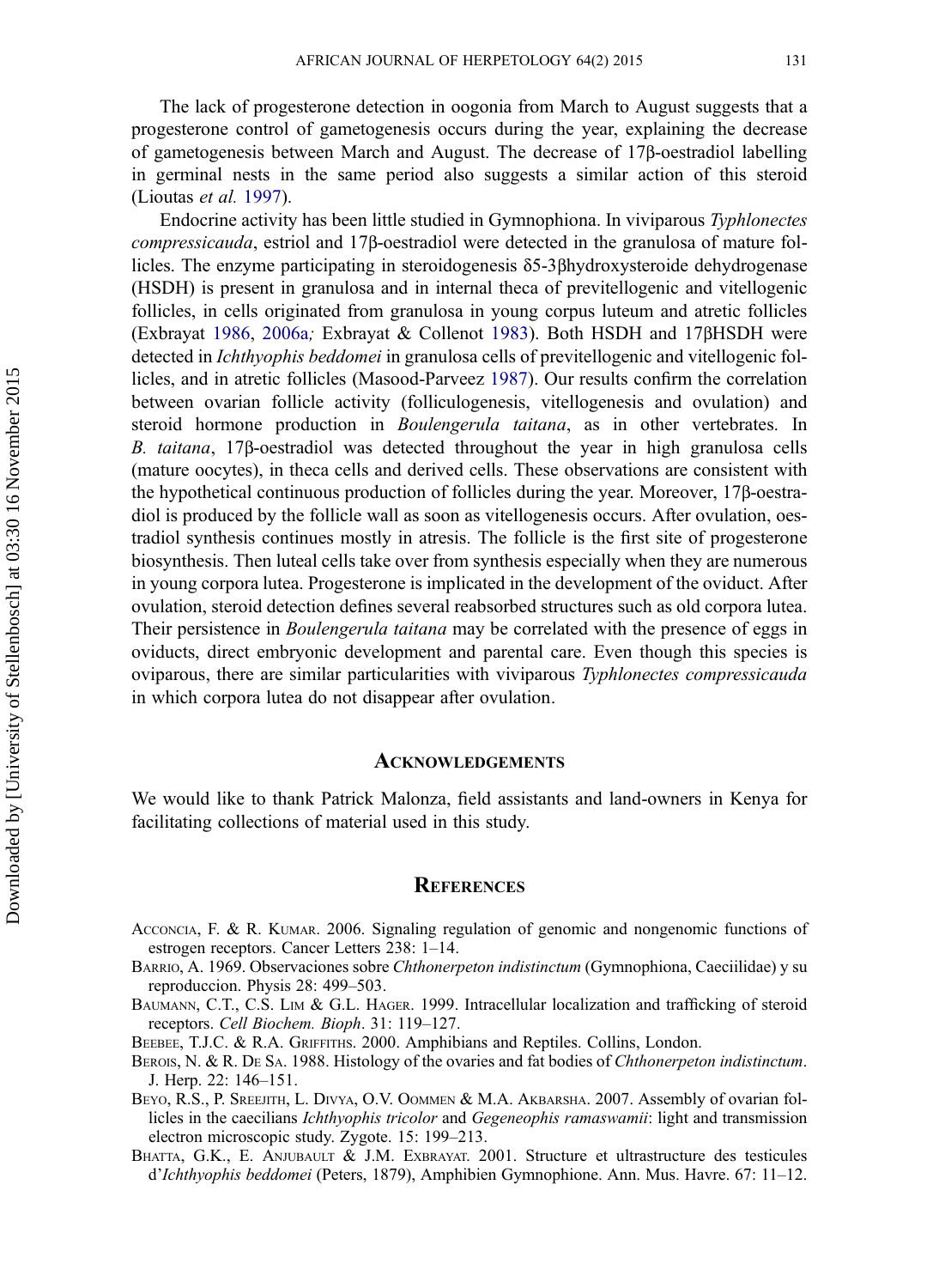- <span id="page-16-0"></span>CATO, A.C., A. NESTL & S. MINK. 2002. Rapid actions of steroid receptors in cellular signalling pathways. Sci. Sign. 138: re9.
- DELSOL, M. 1995. Appareil génital femelle. Anatomie, histologie, cycle annuel et déterminisme du cycle. Pp. 1231–1253. In P.P. GRASSÉ & M. DELSOL (Eds) Traité de Zoologie, XIV, fascicule I-A. Masson, Paris, Milan, Barcelone.
- DELSOL, M., M. GUEYDAN-BACONNIER, F. NEYRAND DE LEFFEMBERG & P. PUJOL. 1980. Cycle spermatogénétique continu chez des Batraciens tropicaux. Bull. Soc. Zool. Fr. 105: 232–233.
- DELSOL, M., J. FLATIN, M. GUEYDAN-BACONNIER, F. NEYRAND DE LEFFEMBERG & P. PUJOL. 1981. Action des facteurs externes sur les cycles de reproduction chez les Batraciens. Bull. Soc. Zool. Fr. 106: 419–431.
- DUELLMAN, W.E. & L. TRUEB. 1986. Biology of Amphibians. Mc Graw Hill Book Company, New York.
- EXBRAYAT, J.M. 1983. Premières observations sur le cycle annuel de l'ovaire de Typhlonectes compressicaudus (Duméril et Bibron, 1841), Batracien Apode vivipare. C. R. Séanc. Acad. Sci., Paris. 296: 493–498.
- EXBRAYAT, J.M. 1985. Cycle des canaux de Müller chez le mâle adulte de Typhlonectes compressicaudus (Duméril & Bibron, 1841), Amphibien Apode. C. R. Séanc. Acad. Sci., Paris. 301: 507-512.
- EXBRAYAT, J.M. 1986. Quelques aspects de la biologie de la reproduction chez Typhlonectes compressicaudus (Duméril et Bibron, 1841), Amphibien Apode. Unpublished D.Sci. thesis, Univ. Paris VI, France.
- EXBRAYAT, J.M. 1988a. Croissance et cycle des voies génitales femelles chez Typhlonectes compressicaudus (Duméril et Bibron, 1841), Amphibien Apode vivipare. Amphibia Reptilia. 9: 117–137.
- EXBRAYAT, J.M. 1988b. Variations pondérales des organes de réserve (corps adipeux et foie) chez Typhlonectes compressicaudus (Duméril & Bibron, 1841) Amphibien Apode vivipare. Ann. Sci. Nat. Zool. 13<sup>e</sup> sér. 9: 45–53.
- EXBRAYAT, J.M. 2000. Les Gymnophiones, ces curieux Amphibiens. Boubée, Paris.
- EXBRAYAT, J.M. 2001. Genome Visualization by Classic Methods in Light Microscopy. CRC Press, Boca Raton, London, New York.
- EXBRAYAT, J.M. 2006a. Endocrinology of Reproduction in Gymnophiona. Pp. 183–229. In J.M. EXBRAYAT (Ed.) Reproductive Biology and Phylogeny of Gymnophiona Caecilians). Series edited by B.G.M. Jamieson, Vol. 5. Science Publishers, Enfield, Jersey, Plymouth.
- EXBRAYAT, J.M. 2006b. Oogenesis and folliculogenesis. Pp. 275–290. In J.M. EXBRAYAT (Ed.) Reproductive Biology and Phylogeny of Gymnophiona (Caecilians). Series edited by B.G.M. Jamieson, Vol. 5. Science Publishers, Enfield, Jersey, Plymouth.
- EXBRAYAT, J.M. & G. COLLENOT. 1983. Quelques aspects de l'évolution de l'ovaire de Typhlonectes compressicaudus (Duméril et Bibron, 1841), Batracien Apode Vivipare. Etude quantitative et histochimique des corps jaunes. Rep. Nutr. Dév. 23: 889–989.
- EXBRAYAT, J.M. & M. DELSOL. 1988. Oviparité et développement intrautérin chez les Gymnophiones. Bull. Soc. Herp. Fr. 45: 27–36.
- EXBRAYAT, J.-M. & J. ESTABEL. 2006. Anatomy with particular reference to the reproductive system. Pp. 79–155. In J.M. EXBRAYAT (Ed.) Reproductive Biology and Phylogeny of Gymnophiona Caecilians). Series edited by B.G.M. Jamieson, Vol. 5. Science Publishers, Enfield, Jersey, Plymouth.
- EXBRAYAT, J.M. & J. FLATIN. 1985. Les cycles de reproduction chez les Amphibiens Apodes. Influence des variations saisonnières. Bull. Soc. Zool. Fr. 110: 301–305.
- EXBRAYAT, J.M., P. PUJOL & B. LECLERCQ. 1998. Quelques aspects des cycles sexuels et nycthéméraux chez les amphibiens. Bull. Soc. Zool. Fr. 123: 113–124.
- FITCH, H.S. 1970. Reproductive cycles of lizards and snakes. Misc. Publ. Mus. Natur. Hist. Univ. Kansas. 52: 1–247.
- FITCH, H.S. 1982. Resources of a snake community in prairie-woodland habitat of northeastern Kansas. Pp. 83–97. In N.J. Scott Jr. (Ed.) Herpetological Communities: A Symposium of the Society for the Study of Amphibians and Reptiles and the Herpetologists' League, August 1977, U.S. Fish and Wildlife Service, Wildlife Research Report 13.
- FOX, E.M., J. ANDRADE & M.A. SHUPNIK. 2009. Novel actions of estrogen to promote proliferation: integration of cytoplasmic and nuclear pathways. Steroids 74: 622–627.
- GOMES, A.D., C.A.A. NAVAS, C. JARED, M.M. ANTONIAZZI, N.R. CEBALLOS & R.G. MOREIRA. 2013. Metabolic and endocrine changes during the reproductive cycle of dermatophagic caecilians in captivity. Zool. 116(5): 277–285.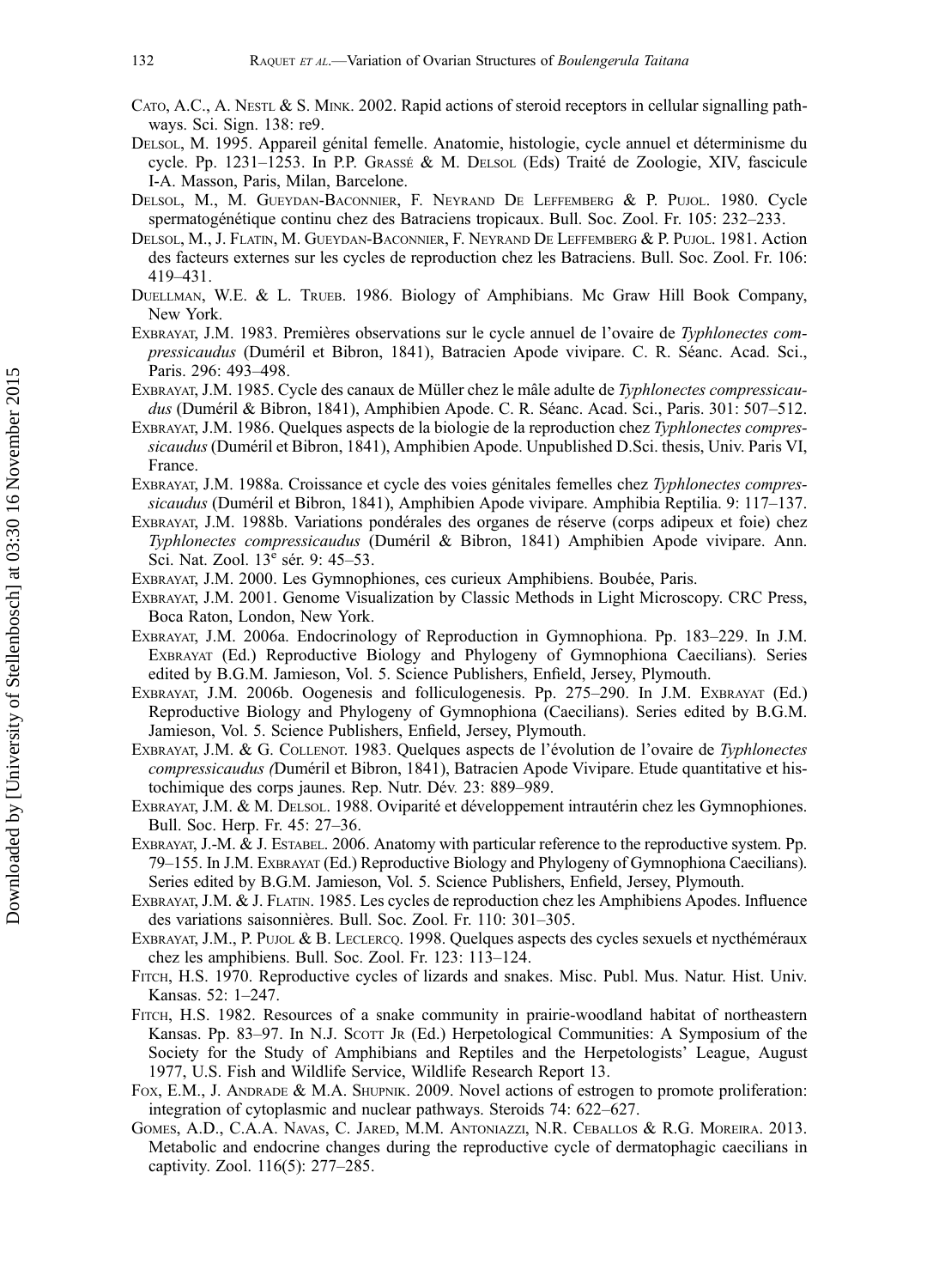- <span id="page-17-0"></span>GUEYDAN-BACONNIER, M. 1980. Le cycle sexuel chez les mâles et les femelles de Phrynobatrachus calcaratus (Peters, 1863) Batracien Anoure tropical. Unpublished Ph.D. thesis, Univ. Paris VI, France.
- GUEYDAN-BACONNIER, M., F. NEYRAND DE LEFFEMBERG & P. PUJOL. 1984a. Comparaison de la vitesse spermatogénétique entre trois Batraciens tropicaux. Bull. Soc. Herp. Fr. 29: 69–70.
- GUEYDAN-BACONNIER, M., F. NEYRAND DE LEFFEMBERG & P. PUJOL. 1984b. Etude comparative du dynamisme de la spermatogenèse chez trois Batraciens tropicaux par autoradiographie. Ann. Sci. Nat. Zool. 13e ser. 6: 191–196.
- HUANG, W.S., L. JUN-YI & J. YUH-LIN YU. 1996. The male reproductive cycle of the toad Bufo bankorensis. Taiwan Zool. St. 35: 128–137.
- HUANG, W.S., L. JUN-YI & J. YUH-LIN YU. 1997. Male reproductive cycle of the toad *Bufo melanos*tictus. Taiwan Zool. Sci. 14: 497–503.
- HUNTER, M.G. & D.T. ARMSTRONG. 1987. Oestrogens inhibit steroid production by dispersed porcine thecal cells. Mol. Cell. Endocr. 50: 165–170.
- JARED, C., C.A. NAVAS & R.C. TOLEDO. 1999. An appreciation of the physiology and morphology of the Caecilians (Amphibia: Gymnophiona). Comp. Bioch. Physiol. A. 123: 313–328.
- KISSERLI, O. & J.M. EXBRAYAT. 2006. Premières données sur le cycle de reproduction des mâles de Bufo mauritanicus (Schlegel, 1841) dans la zone humide de Beni-Belaid (Jijel, Algérie). Bull. Soc. Herp. Fr. 120: 5–13.
- KISSERLI, O. & J.M. EXBRAYAT. 2013. Histologie et immunohistochimie des organes de reproduction de Bufo mauritanicus Schlegel, 1841. Bull. Soc. Herp. Fr. 145–146: 101–112.
- KISSERLI, O., S. DOUMANDJI & J.M. EXBRAYAT. 2011. Reproductive cycles in Bufo mauritanicus (Schlegel, 1841) of wet area of Beni-Belaïd (Jijel, Algeria). Bas. Appl. Herp. 25: 65–71.
- KUMAR, S., M. SARADHI, N.K. CHATURVEDI & R.K. TYAGI. 2006. Intracellular localization and nucleocytoplasmic trafficking of steroid receptors: an overview. Mol. Cell. Endocr. 246: 147–156.
- KUPFER, A., J. NABHITABJATA & W. HIMSTEDT. 2004. Reproductive ecology of female caecilian amphibians (genus Ichthyophis): a baseline study. Biol. J. Linn. Soc. 83: 207–217.
- KUPFER, A., A. KRAMER, W. HIMSTEDT & H. GREVEN. 2006. Copulation and egg retention in an oviparous Caecilian (Amphibia: Gymnophiona). Zool. Anz. 244: 223–228.
- LIOUTAS, C., A. EINSPANIER, B. KASCHEIKE, N. WALTHER & R. IVELL. 1997. An autocrine progesterone positive feedback loop mediates oxytocin upregulation in bovine granulosa cells during luteinization. Endocrinol. 138: 5059–5062.
- MALONZA, P.K., S.L. LÖTTERS & G.J. MEASEY. 2010. The montane forest associated amphibian species of the Taita Hills, Kenya. J. East Afr. Natur. Hist. 99: 47–63.
- MALONZA, P.K. & G.J. MEASEY. 2005. Life history of an African caecilian: Boulengerula taitanus Loveridge 1935 (Amphibia Gymnophiona Caeciilidae). Trop. Zool. 18: 49–66.
- MASOOD-PARVEEZ, U. 1987. Some aspects of the reproduction in the female apodan Amphibian Ichthyophis. Unpublished Ph.D. thesis, Karnatak Univ., Dharwad, India.
- MASOOD-PARVEEZ, U. & V.B. NADKARNI. 1993a. The ovarian cycle in an oviparous gymnophionan amphibian, Ichthyophis beddomei (Peters). J. Herp. 27: 59–63.
- MASOOD-PARVEEZ, U. & V.B. NADKARNI. 1993b. Morphological, histological and histochemical studies on the ovary of an oviparous Caecilian, Ichthyophis beddomei (Peters). J. Herp. 27: 63–69.
- MEASEY, G.J. & S. BAROT. 2006. Evidence of seasonal migration in a tropical subterranean vertebrate. J. Zool. 269: 29–37.
- MEASEY, G.J., M. SMITA, R.S. BEYO & O.V. OOMMEN. 2008. Year-round spermatogenic activity in an oviparous subterranean caecilian, Boulengerula taitanus Loveridge 1935 (Amphibia Gymnophiona Caeciliidae). Trop. Zool. 21: 109–122.
- MEASEY, G.J., P.K. MALONZA & V. MUCHAI. 2009. Amphibians of the Taita Hills/Amfibia wa milima ya Taita. Biodiv. Ser. 12. South African National Biodiversity Institute, Pretoria.
- NUSSBAUM, R.A. & H. HINKEL. 1994. Revision of East African caecilians of the genera Afrocaecilia Taylor and Boulengerula Tornier (Amphibia, Gymnophiona, Caecilidae). Copeia. 1994: 750–760.
- PELLETIER, G. 2000. Localization of androgen and estrogen receptors in rat and primate tissues. Hist. Histopathol. 15: 1261–1270.
- PELLETIER, G., C. LABRIE & F. LABRIE. 2000. Localization of oestrogen receptor  $\alpha$ , oestrogen receptor β and androgen receptors in the rat reproductive organs. J. Endocr. 165: 395–370.
- PUJOL, P. 1985. Quelques aspects de la reproduction du crapaud Bufo regularis Reuss, 1834. Unpubl. Diploma, EPHE, Lyon.